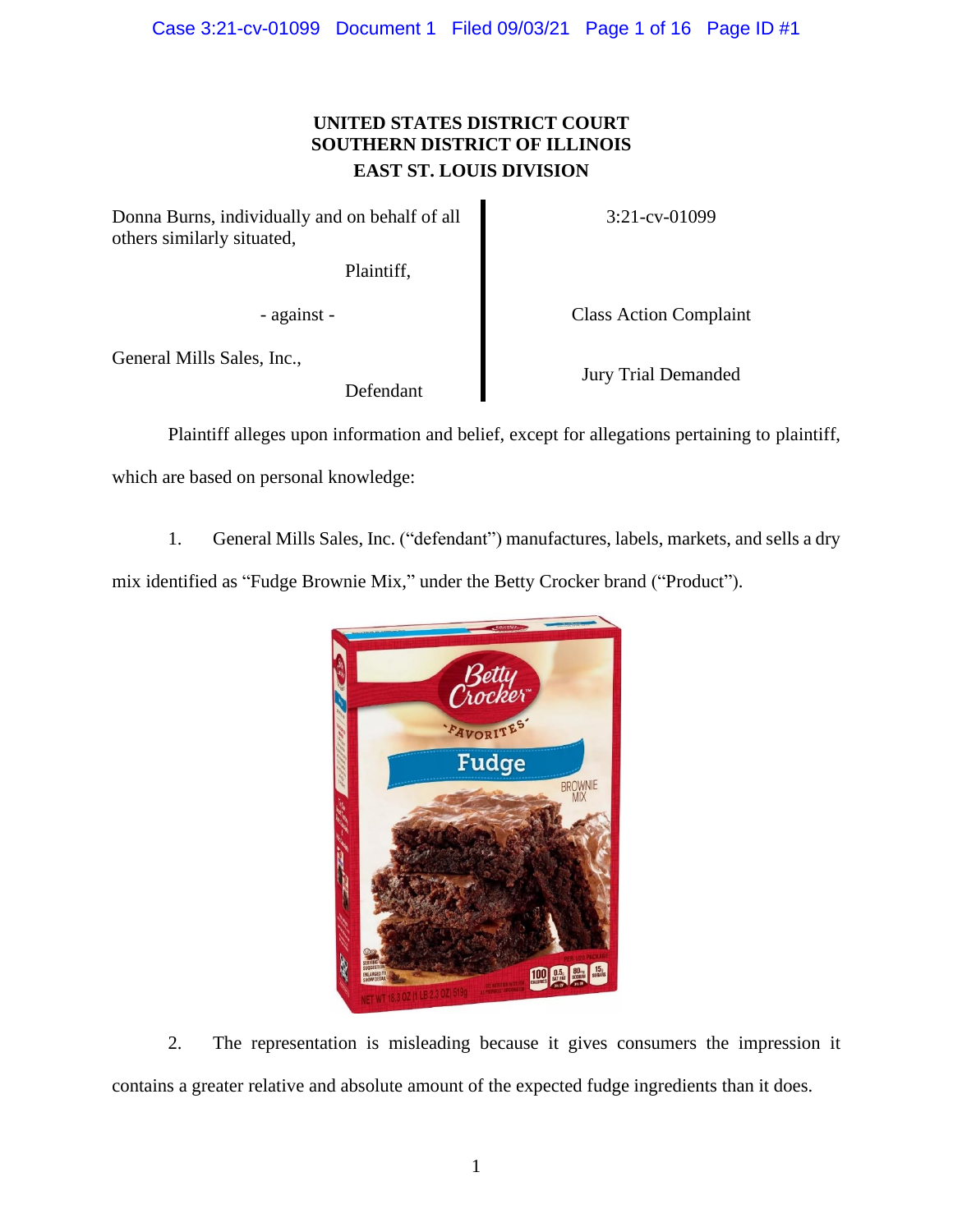## **I. DEFINITIONS OF FUDGE**

- 3. Fudge "is a type of sugar candy that is made by mixing sugar, butter and milk."<sup>1</sup>
- 4. Though fudge can have any flavor, milkfat is the central component.
- 5. An 1893 recipe for fudge called for "Four cups granulated sugar; one cup cream; one

cup water; one-half cake chocolate; one-half Cup butter."<sup>2</sup>

6. In 1896, The Los Angeles Times published the original fudge recipe by the Vassar

students credited with first making fudge: "Two cups of sugar, one cup of milk, a piece of butter

one-half the size of an egg" and added flavoring.<sup>3</sup>

- 7. A 1902 fudge recipe from Mrs. Rorer's New Cook Book includes:<sup>4</sup>
	- 4 ounces of chocolate 2 cups of sugar 1 teaspoonful of vanilla 1/2 cup of milk 1 rounding tablespoonful of butter
- 8. Molly Mills, one of today's leading authorities on fudge, recently described it as

made "most commonly from butter, milk, sugar, and chocolate."<sup>5</sup>

9. The Oxford Companion to Sugar and Sweets notes that:

Traditionally, fudge is made by gently boiling granulated sugar and milk to the soft-ball stage (234° to 240°F/ 112° to  $115^{\circ}$ C); adding butter; cooling the mixture somewhat (120°F/49°C); then beating until thick, creamy, and less glossy.<sup>6</sup>

<sup>1</sup> Wikipedia contributors. ["Fudge.](https://en.wikipedia.org/wiki/Fudge)" *Wikipedia, The Free Encyclopedia*. Wikipedia, The Free Encyclopedia, 5 Jan. 2021. Web. 8 Jan. 2021.

<sup>2</sup> Mrs. J. Montgomery Smith, of Wisconsin, Alternate Lady Manager.

<sup>3</sup> Los Angeles Times, "'Fudges' Are Vassar Chocolates," May 11, 1896, p.2.

<sup>4</sup> Sarah Tyson Rorer [Arnold and Company: Philadelphia] 1902, p. 629.

<sup>5</sup> Molly Mills, Come Get Your Fudge: 40 Tasty and Creative Fudge Recipes for Everyone, Amazon Digital Services LLC, June 11, 2019.

<sup>6</sup> Goldstein, Darra, and Sidney Mintz. The Oxford companion to sugar and sweets. Oxford University Press, 2015.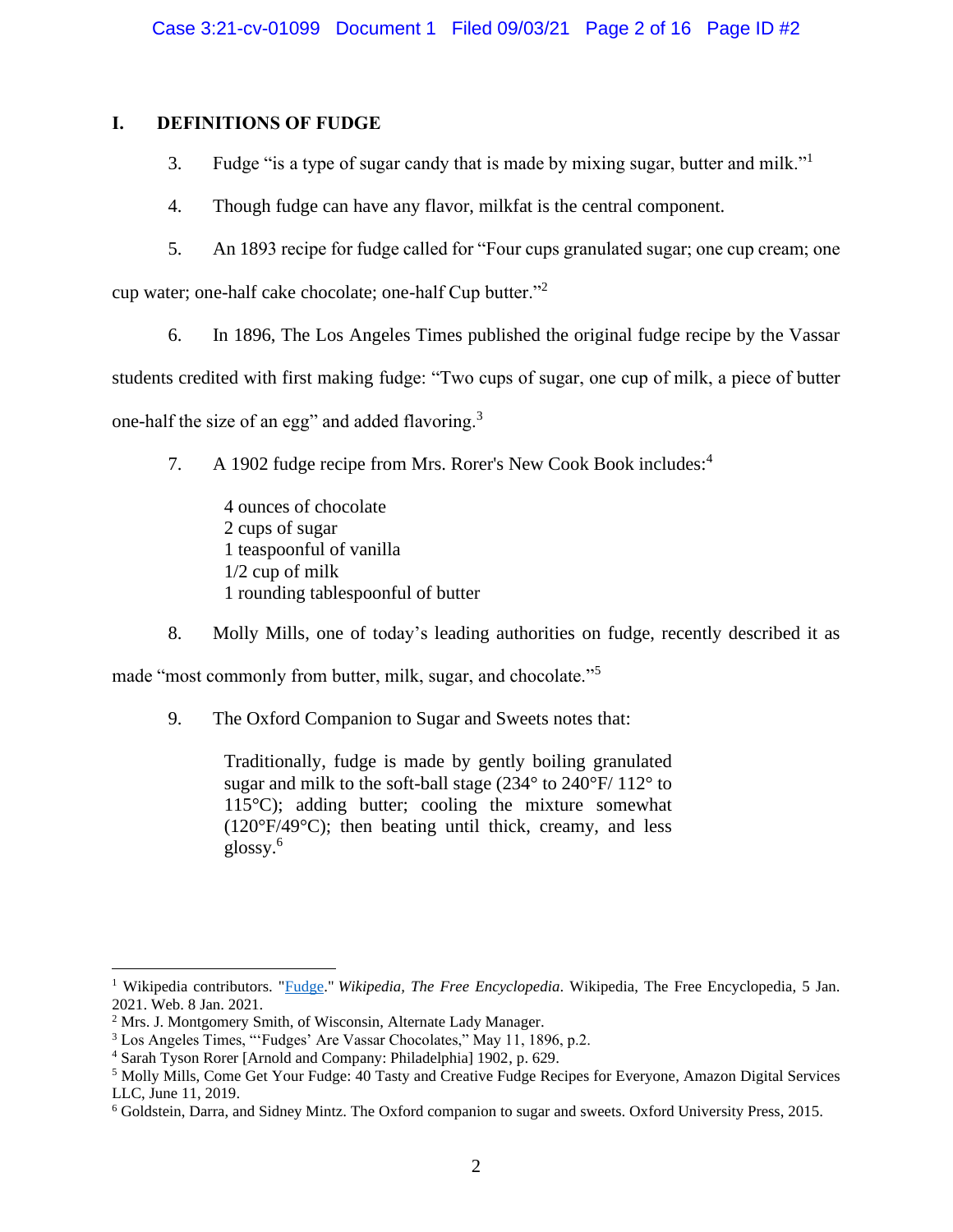## Case 3:21-cv-01099 Document 1 Filed 09/03/21 Page 3 of 16 Page ID #3

10. The encyclopedic, An A-Z of Food and Drink, describes fudge as "a sort of soft, somewhat toffee-like sweet made by boiling together sugar, butter, and milk."<sup>7</sup>

11. A leading treatise on confectionary science and technology offers a model commercial formulation for fudge which includes between eight and sixteen percent butter and between twelve and twenty percent sweetened condensed milk.

| <b>Formulations and Ingredients</b><br>10.2                                       |                                   |                              |             |                              |  |  |  |
|-----------------------------------------------------------------------------------|-----------------------------------|------------------------------|-------------|------------------------------|--|--|--|
| <b>Table 10.1</b> Typical batch formulations (in %) for caramel, fudge and toffee |                                   |                              |             |                              |  |  |  |
|                                                                                   | Commercial caramel<br>(ungrained) | Caramelized<br>sugar caramel | Fudge       | English toffee<br>(American) |  |  |  |
| Water                                                                             | $15 - 25$                         | $\Omega$                     | $10 - 15$   | $8 - 10$                     |  |  |  |
| <b>Sucrose</b>                                                                    | $10 - 20$                         | $55 - 65$                    | $30 - 50$   | $45 - 55$                    |  |  |  |
| Glucose syrup (42 DE)                                                             | 36 46                             | $0 - 5$                      | $10 - 20$   | $\Omega$                     |  |  |  |
| Sweetened condensed milk <sup>a</sup>                                             | $20 - 40$                         | $\Omega$                     | $12 - 20$   | $\Omega$                     |  |  |  |
| Cream                                                                             | $\Omega$                          | $25 - 35$                    | $\Omega$    | $\Omega$                     |  |  |  |
| Butter <sup>b</sup> (fat)                                                         | $5 - 15$                          | $6 - 12$                     | $8 - 16$    | $40 - 50$                    |  |  |  |
| Fondant                                                                           | $\Omega$                          | $\Omega$                     | $3 - 5$     | $\Omega$                     |  |  |  |
| Chocolate liquor/cocoa powder                                                     | $\Omega$                          | $\Omega$                     | $0 - 10$    | $\Omega$                     |  |  |  |
| Salt                                                                              | $0.2 - 0.5$                       | $0.2 - 0.5$                  | $0.2 - 0.5$ | $0.3 - 0.6$                  |  |  |  |
| Vanilla                                                                           | $0.1 - 0.3$                       | $0.1 - 0.3$                  | $0.1 - 0.3$ | $0.1 - 0.3$                  |  |  |  |
| Lecithin                                                                          | $0 - 0.4$                         | $0 - 0.4$                    | $0 - 0.4$   | $0.25 - 0.45$                |  |  |  |
| Nuts (unroasted)                                                                  | $\bf{0}$                          | $\Omega$                     | $0 - 12$    | $6 - 12$                     |  |  |  |

<sup>a</sup>Other dairy ingredients might include evaporated milk or dried milk powder <sup>b</sup>Salted butter needed for toffee

12. Dictionaries confirm the definitions held by confectionery experts.

13. Google Dictionary – based on its leading search engine that discovers the most relevant and accurate information – defines fudge as "a soft candy made from sugar, butter, and milk or cream."<sup>8</sup>

14. The Cambridge Dictionary defines fudge as "a soft sweet made from sugar, butter, and milk."<sup>9</sup>

15. Collins Dictionary defines fudge as "a soft brown candy that is made from butter, cream, and sugar."<sup>10</sup>

<sup>7</sup> John Ayto, An A-Z of Food and Drink, Oxford University Press, 2002, p. 133.

<sup>8</sup> [Fudge definition](https://www.google.com/search?q=fudge+definition&rlz=1C1GCEA_enUS893US893&oq=fudge+defi&aqs=chrome.0.0i457j69i57j0j0i22i30j0i22i30i395l6.1835j1j9&sourceid=chrome&ie=UTF-8) – Google search.

<sup>&</sup>lt;sup>9</sup> Cambridge Dictionary, [fudge.](https://dictionary.cambridge.org/us/dictionary/english/fudge)

<sup>10</sup> Collins Dictionary, [fudge.](https://www.collinsdictionary.com/us/dictionary/english/fudge)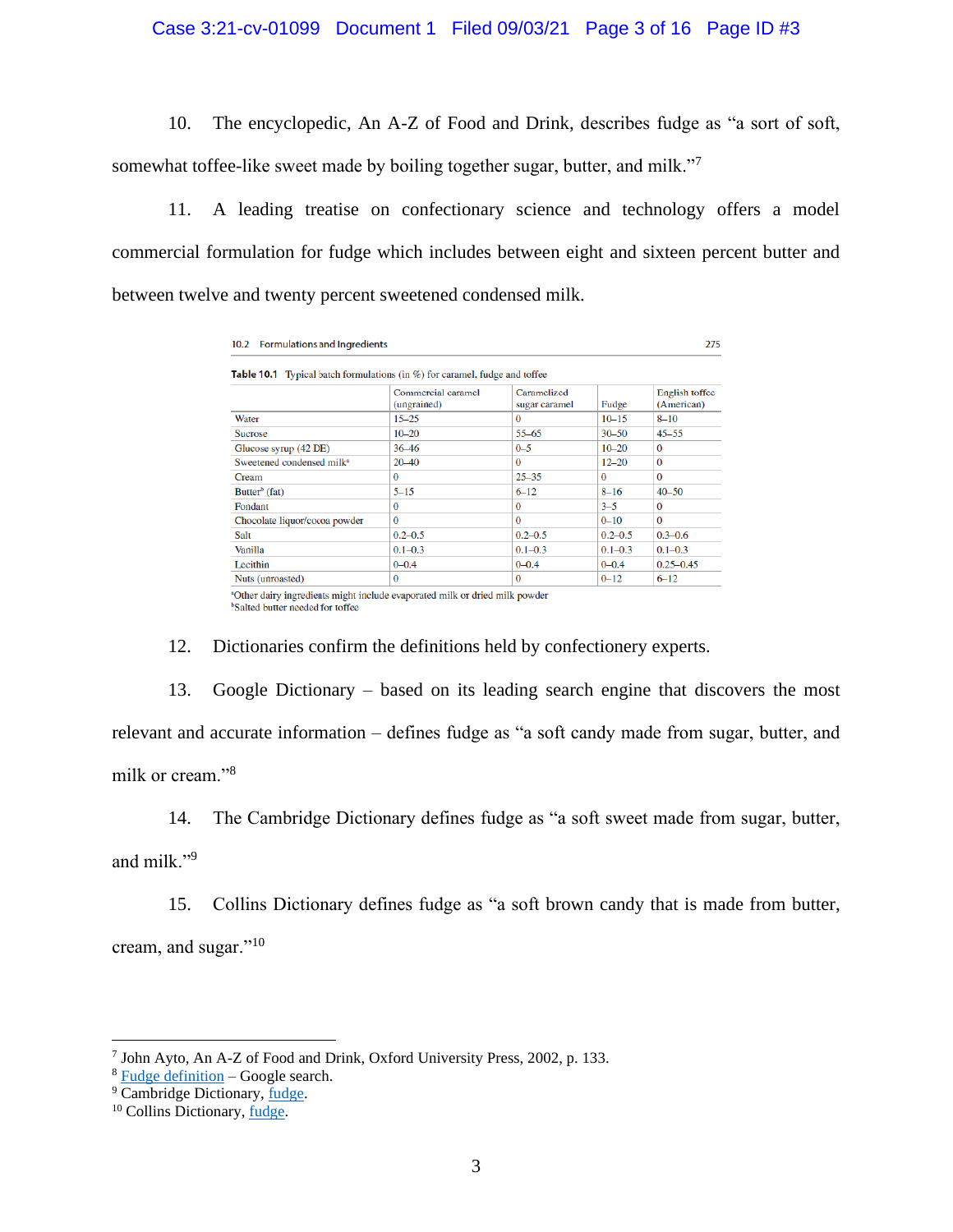## Case 3:21-cv-01099 Document 1 Filed 09/03/21 Page 4 of 16 Page ID #4

16. Dictionary.com defines fudge as "a soft candy made of sugar, butter, milk, chocolate, and sometimes nuts."<sup>11</sup>

17. Macmillan Dictionary defines fudge as a "soft brown sweet food made from sugar, butter, and milk or cream."<sup>12</sup>

18. Fudge can be made and/or applied in various forms – solid, liquid ("hot fudge") and as part of a dry mix ("cake mix").

19. "Hot fudge" is a chocolate product often used as a topping for ice cream and desserts, in a heated form.

20. When making "hot fudge," butter is typically replaced with heavy cream, resulting in a thick, pourable liquid while hot, becoming more viscous as it cools.

21. The difference between "hot fudge" and "chocolate sauce" is due to the fat content, as the former is thicker and richer, while the latter is thinner and more pourable.

22. Cake mix – or brownie mix – is a ready-made mixture of dry ingredients and additives necessary to the blending and baking process.<sup>13</sup>

23. "Complete" mixes are all-inclusive dry powder blends that only require the addition of water.

24. "Partial" mixes require the addition of water, shortening and/or eggs.

25. The type of fat used in complete mixes may be specially designed to be incorporated into a dry mix.

26. Since a cake mix is a dry blend, the dairy ingredients will typically include whole milk powder or buttermilk powder.

<sup>&</sup>lt;sup>11</sup> Dictionary.com, [fudge.](https://www.dictionary.com/browse/fudge)

<sup>&</sup>lt;sup>12</sup> Macmillan Dictionary, *fudge*.

<sup>&</sup>lt;sup>13</sup> The Complaint will use the terms "cake mix" and "brownie mix" interchangeably.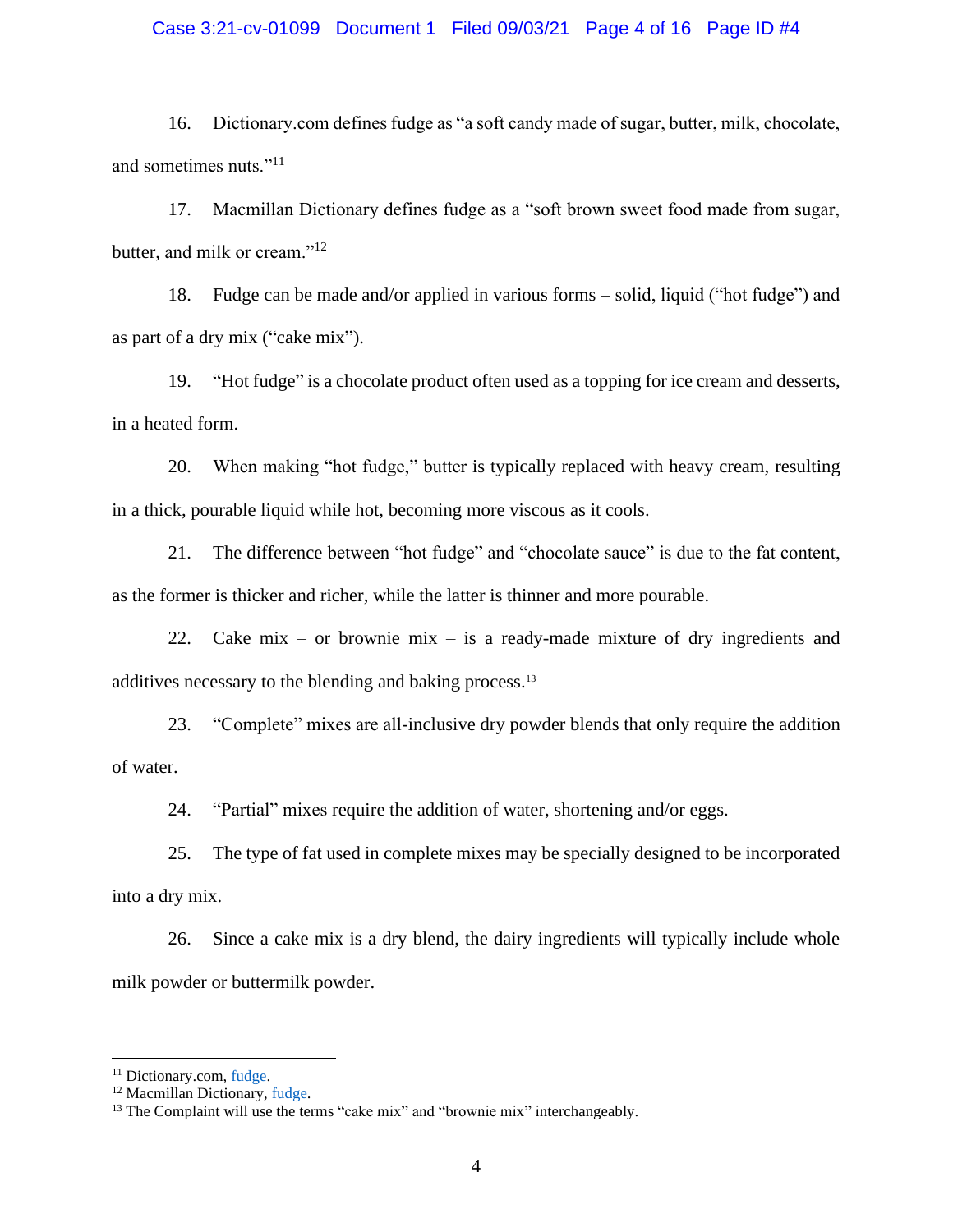## **II. FAT INGREDIENTS ARE ESSENTIAL TO FUDGE, REGARDLESS OF FORM**

27. The quality of fudge depends on the amount and type of fat-contributing ingredients.<sup>14</sup>

28. The small droplets of fat are dispersed throughout the fudge mass, providing lubricity, and imparting desirable flavor release.

29. If the fat content is too high, it can lead to oil separation and a greasy texture.<sup>15</sup>

30. The fat ingredients are typically from dairy or vegetable oils.

31. The dairy ingredients are based on milk fat, mainly added through butter, which is 80% milkfat.

32. In the context of a cake mix blend, buttermilk powder will often be used.

33. Other dairy ingredients like milk and milk derivatives may be added as well.

34. Vegetable oil ingredients like palm oil, are solid at room temperature, and referred to as "hard [vegetable] fats."

35. Dairy ingredients impart a creamy, rich taste to fudge, because milkfat contains hundreds of lactones, aroma compounds which contribute to its taste.

36. Milk fat melts at about mouth temperature (35  $\degree$ C/95  $\degree$ F) and does not contribute to a waxy sensation.

37. Alternatives to milk fat – such as vegetable oils – do not melt at mouth temperature and leave a waxy mouthfeel.

38. Vegetable fats do not contribute to the flavor of fudge, because they are theoretically "refined, bleached and deodorized."

<sup>&</sup>lt;sup>14</sup> International Dairy Federation, Bulletin, 1982.

<sup>&</sup>lt;sup>15</sup> Hartel R.W., von Elbe J.H., Hofberger R. (2018) Caramel, Fudge and Toffee. In: Confectionery Science and Technology. Springer, Cham. https://doi.org/10.1007/978-3-319-61742-8\_10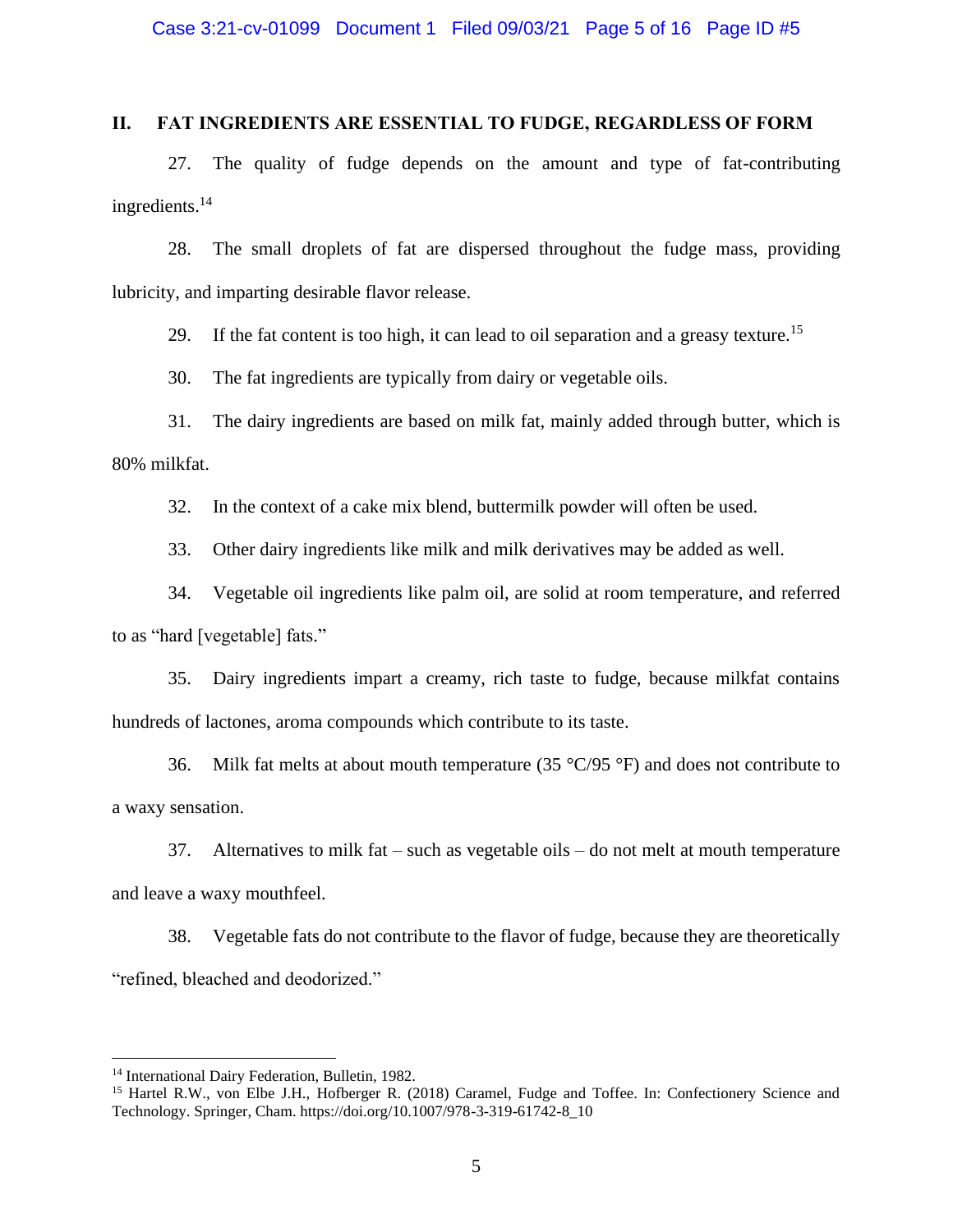## Case 3:21-cv-01099 Document 1 Filed 09/03/21 Page 6 of 16 Page ID #6

39. However, these ingredients are subject to reversion where they contribute off-odors to foods.

40. One popular recipe website echoes the importance of dairy ingredients to fudge, advising, "When making fudge, be sure to use good quality butter and do not substitute margarine (vegetable oils)," since they contain more water and can prevent the fudge from setting up properly.<sup>16</sup>

41. Another site cautions, "Look for recipes that call for butter instead of margarine (vegetable oils)." 17

42. One chef recommends to "Never use margarine (vegetable oils) instead of butter [in fudge], because your fudge won't taste as good and will have a shorter shelf life."

## **III. STATE AND FEDERAL REGULATIONS REQUIRE FRONT LABEL TO IDENTIFY PRODUCT AS SOMETHING OTHER THAN FUDGE, I.E., "CHOCOLATE FLAVORED CAKE MIX"**

43. Federal and identical state regulations require a product's front label to contain a common or usual name which accurately identifies or describes, "in as simple and direct terms as possible, the basic nature of the food or its characterizing properties or ingredients." 21 C.F.R. § 102.5(a); Illinois Food, Drug and Cosmetic Act ("IFDCA"), 410 ILCS 620/1 et seq.; 410 ILCS  $620/21$ (j) ("federal [food labeling] regulation[s] [are] automatically adopted").

44. Defendant's representations violate 21 U.S.C. § 343(a)(1) and 410 ILCS 620/11, which deem a food misbranded when the label contains a statement that is "false or misleading."

45. Thus, a violation of federal food labeling laws is an independent violation of Illinois law and actionable as such.

<sup>&</sup>lt;sup>16</sup> [Use Real Butter For Making Best Fudge,](https://www.recipetips.com/quick-tips-ideas/use-real-butter-for-making-best-fudge.asp) RecipeTips.com.

<sup>&</sup>lt;sup>17</sup> [Easy Fudge Making Tips,](https://thehappyhousewife.com/cooking/easy-fudge-making-tips/) The Happy Housewife.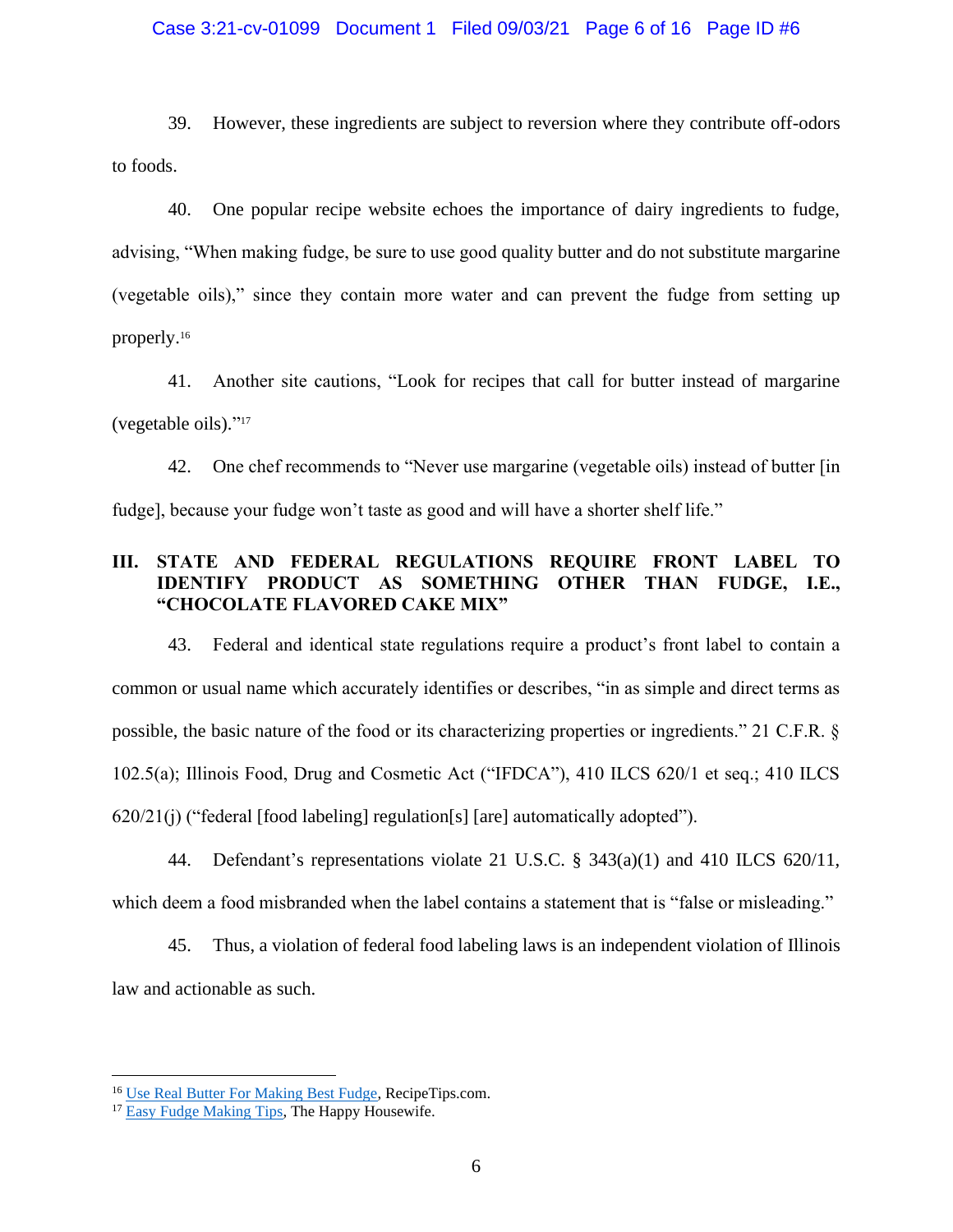46. The Illinois Consumer Fraud and Deceptive Business Practices Act provides

protection for consumers purchasing products like Defendant's Product, and states:

Unfair methods of competition and unfair or deceptive acts or practices, including but not limited to the use or employment of any deception, fraud, false pretense, false promise, misrepresentation or the concealment, suppression or omission of any material fact, with intent that others rely upon the concealment, suppression or omission of such material fact . . . are hereby declared unlawful

815 ILCS 505/2.

47. Whether a product contains fudge is basic front label information consumers rely on

when making quick decisions at the grocery store.

48. The Product lacks essential fudge ingredients – dairy ingredients with milkfat – and substitutes lower quality and lower-priced palm oil, as shown by the ingredient list on the side panel.



**Ingredients: Sugar, Enriched Flour Bleached** (wheat flour, niacin, iron, thiamin mononitrate, riboflavin, folic acid), **Cocoa Processed with Alkali, Palm Oil, Corn Syrup, Corn Starch. Contains 2% or less of:** Carob Powder, Salt, Canola Oil, Artificial Flavor. **CONTAINS WHEAT; MAY CONTAIN MILK INGREDIENTS.**

49. Reasonable consumers are misled by the identifying term, "Fudge," because they

expect this means a non-*de-minimis* relative amount of dairy ingredients containing milk fat.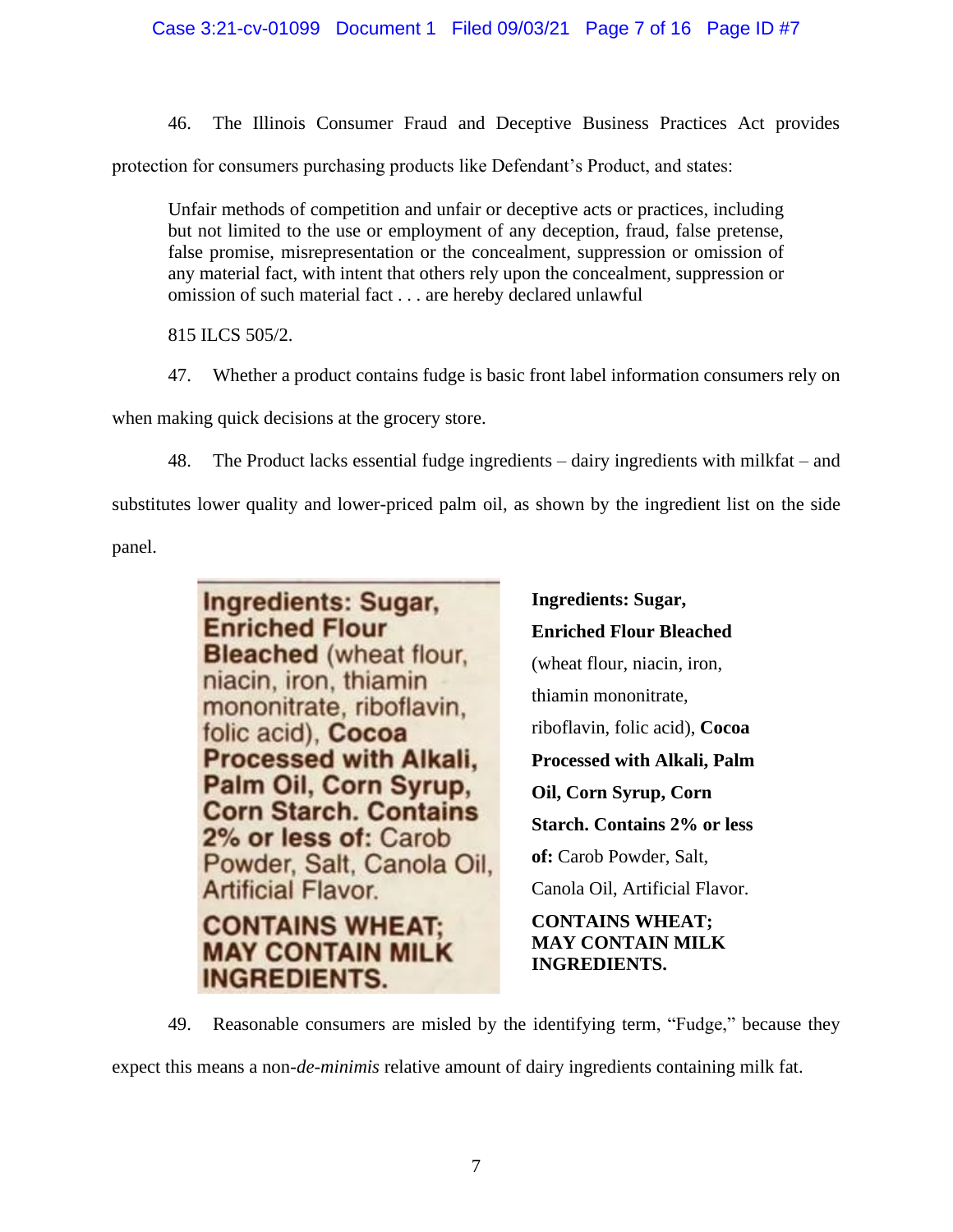#### Case 3:21-cv-01099 Document 1 Filed 09/03/21 Page 8 of 16 Page ID #8

50. Even in the context of a dry mix, which cannot accommodate traditional dairy ingredients for obvious reasons, consumers expect at least a semblance of fudge ingredients, *viz*, dairy ingredients.

51. The result of substituting dairy ingredients with vegetable oils is that the Product provides less satiety, a waxy and oily mouthfeel, and leaves an aftertaste.

52. Consumption of dairy ingredients with milk fat does not have the negative effects on cholesterol compared to vegetable oils.

53. Consumption of vegetable oil is linked to health problems, like increased chances of heart disease.

54. Milk fat ingredients also contain the fat-soluble vitamins A, D, E, and K, which are absent from hardened vegetable fats.

55. Dairy ingredients contain hundreds of lactones, or aroma compounds, which impart a creamy, rich taste and texture to a product containing fudge.

56. Dry complete cake mixes which have a relatively significant amount of dairy ingredients containing milkfat are not a rare or pricy delicacy that would make a reasonable consumer "double check" their presence by scouring the packaging.

57. Dry (fudge) cake mixes with milkfat from exist in the marketplace and are not technologically or otherwise unfeasible to produce.

58. The Product's representations are misleading because its common or usual name – "Fudge Brownie Mix" – fails to include a statement that the characterizing fudge ingredients – milkfat – are absent from the dry mix. 21 C.F.R.  $\S 102.5(c)(1)-(3)$ .

59. The front label fails to inform consumers that if they want a "Fudge Brownie Mix," they will have to supply their own fudge.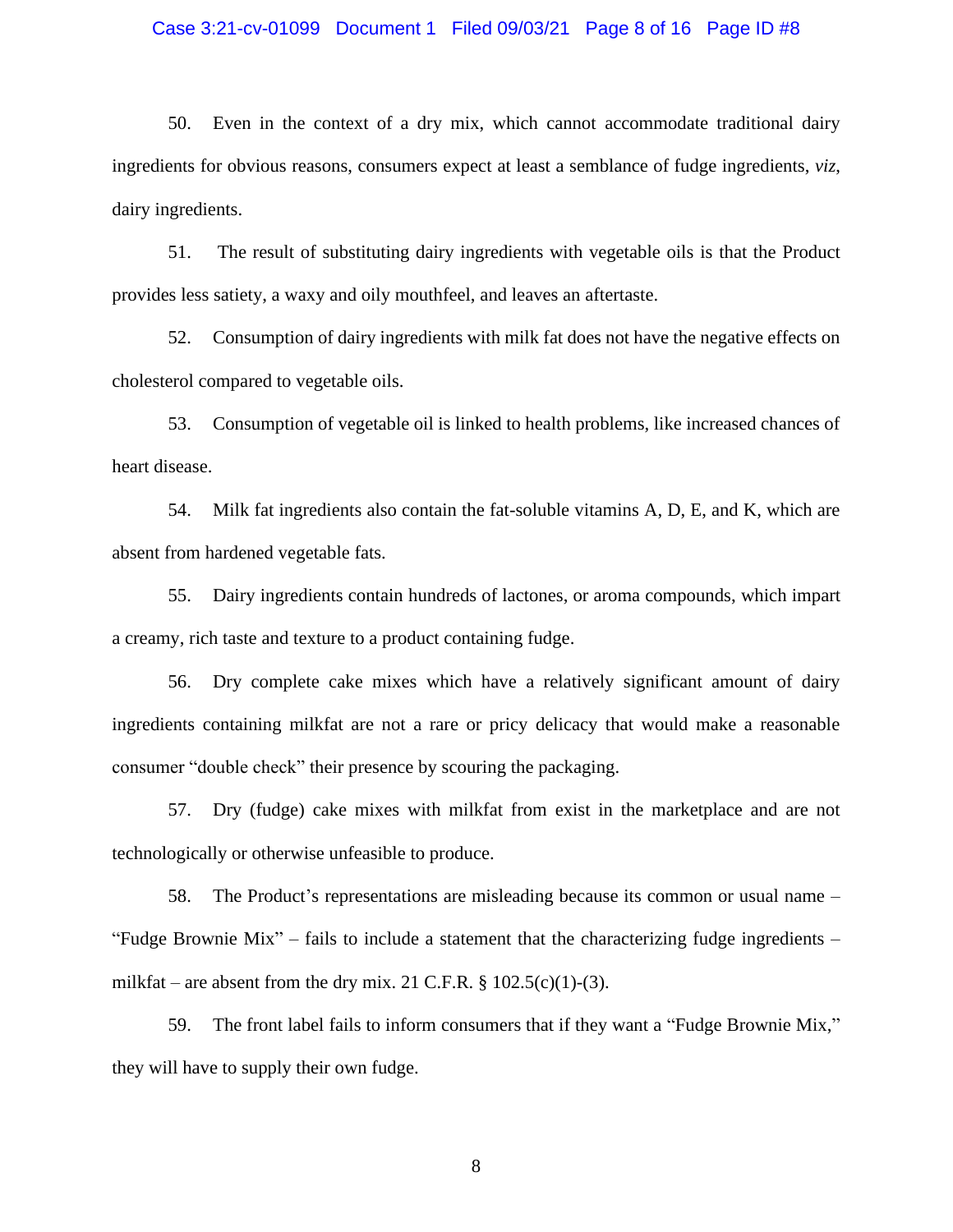## Case 3:21-cv-01099 Document 1 Filed 09/03/21 Page 9 of 16 Page ID #9

60. The presence of dairy ingredients (in a dry form) has a material bearing on price and consumer acceptance of the Product.

61. The front label creates an erroneous impression that fudge ingredients – from dairy products – are present in the mix.

62. Federal and state regulations require that the front label disclose the absence of fudge ingredients through a statement such as "Contains No Fudge," "Does not Contain Fudge," or "No Dairy Ingredients."

63. The absence of fudge ingredients is required to be disclosed directly below the Product's common or usual name, in boldfaced type:

## Fudge Brownie Mix

#### **Contains No Fudge**

## **IV. CONCLUSION**

64. Reasonable consumers must and do rely on a company to honestly identify and describe the components, attributes, and features of the Product, relative to itself and other comparable products or alternatives.

65. The value of the Product that plaintiff purchased was materially less than its value as represented by defendant.

66. Defendant sold more of the Product and at higher prices than it would have in the absence of this misconduct, resulting in additional profits at the expense of consumers.

67. Had Plaintiff and proposed class members known the truth, they would not have bought the Product or would have paid less for it.

68. The Product is sold for a price premium compared to other similar products, no less than \$3.49 for 18.3 OZ (519 g), a higher price than it would otherwise be sold for, absent the misleading representations and omissions.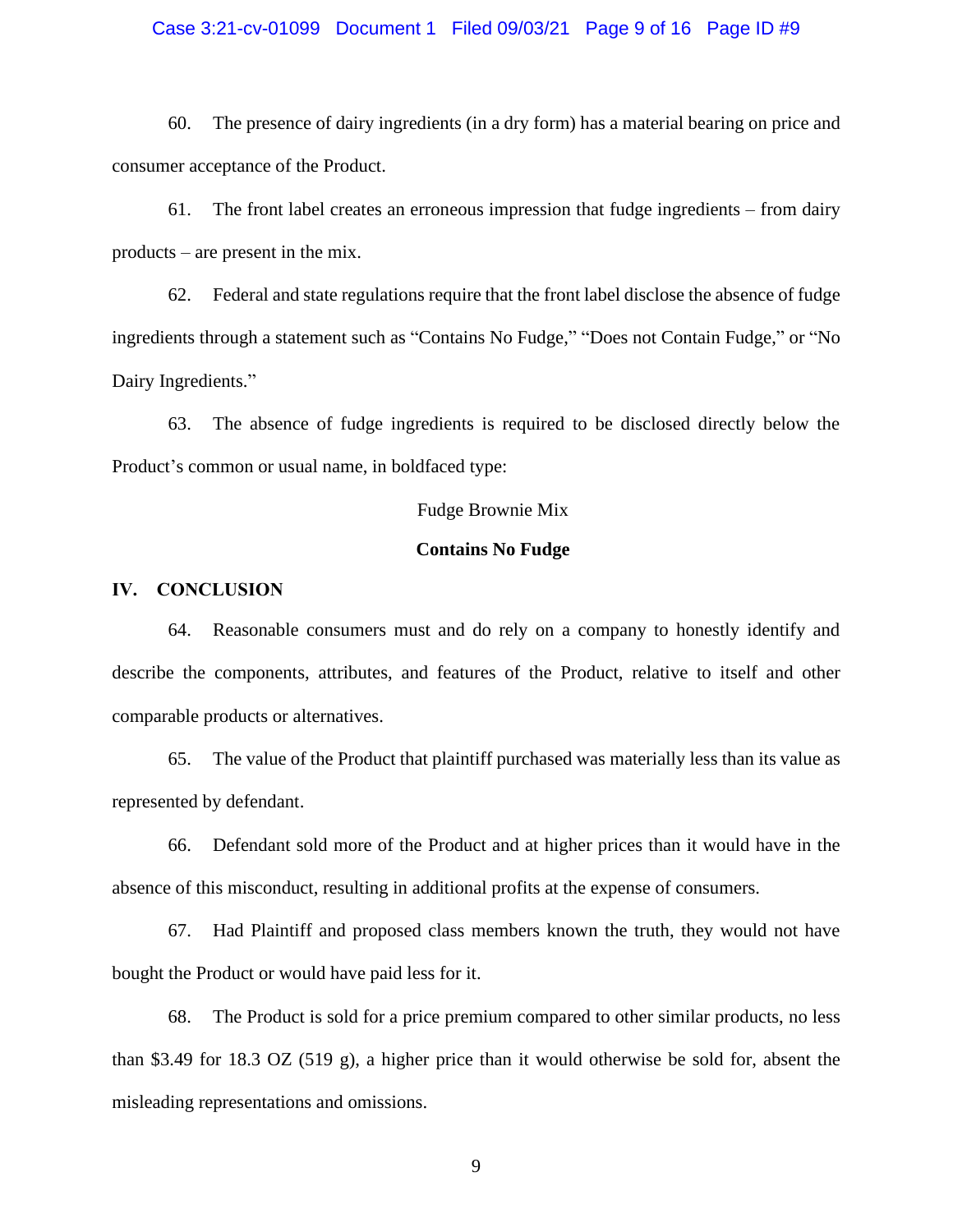### Jurisdiction and Venue

69. Jurisdiction is proper pursuant to Class Action Fairness Act of 2005 ("CAFA"). 28 U.S.C. § 1332(d)(2).

70. The aggregate amount in controversy exceeds \$5 million, including any statutory damages, exclusive of interest and costs.

71. Plaintiff Donna Burns is a citizen of Illinois.

72. Defendant General Mills Sales, Inc. is a Delaware corporation with a principal place of business in Minneapolis, Hennepin County, Minnesota

73. The parties are citizens of different states.

74. Venue is in this district because plaintiff resides in this district and the actions giving rise to the claims occurred within this district.

75. Venue is in the East St. Louis Division because plaintiff resides in St. Clair County, which is where the events giving rise to the present claims occurred.

#### Parties

76. Plaintiff Donna Burns is a citizen of O'Fallon, St. Clair County, Illinois.

77. Defendant General Mills Sales, Inc., is a Delaware corporation with a principal place of business in Minneapolis, Minnesota, Hennepin County.

78. Defendant is one of the largest food companies in the world.

79. Defendant owns and controls the Betty Crocker brand of baking products, including cake mixes.

80. Betty Crocker has been known as the "Grandmother of American Baking."

81. While some claim she was a fictional character, other reports describe her as a composite of several influential women who helped achieve food standards, through testimony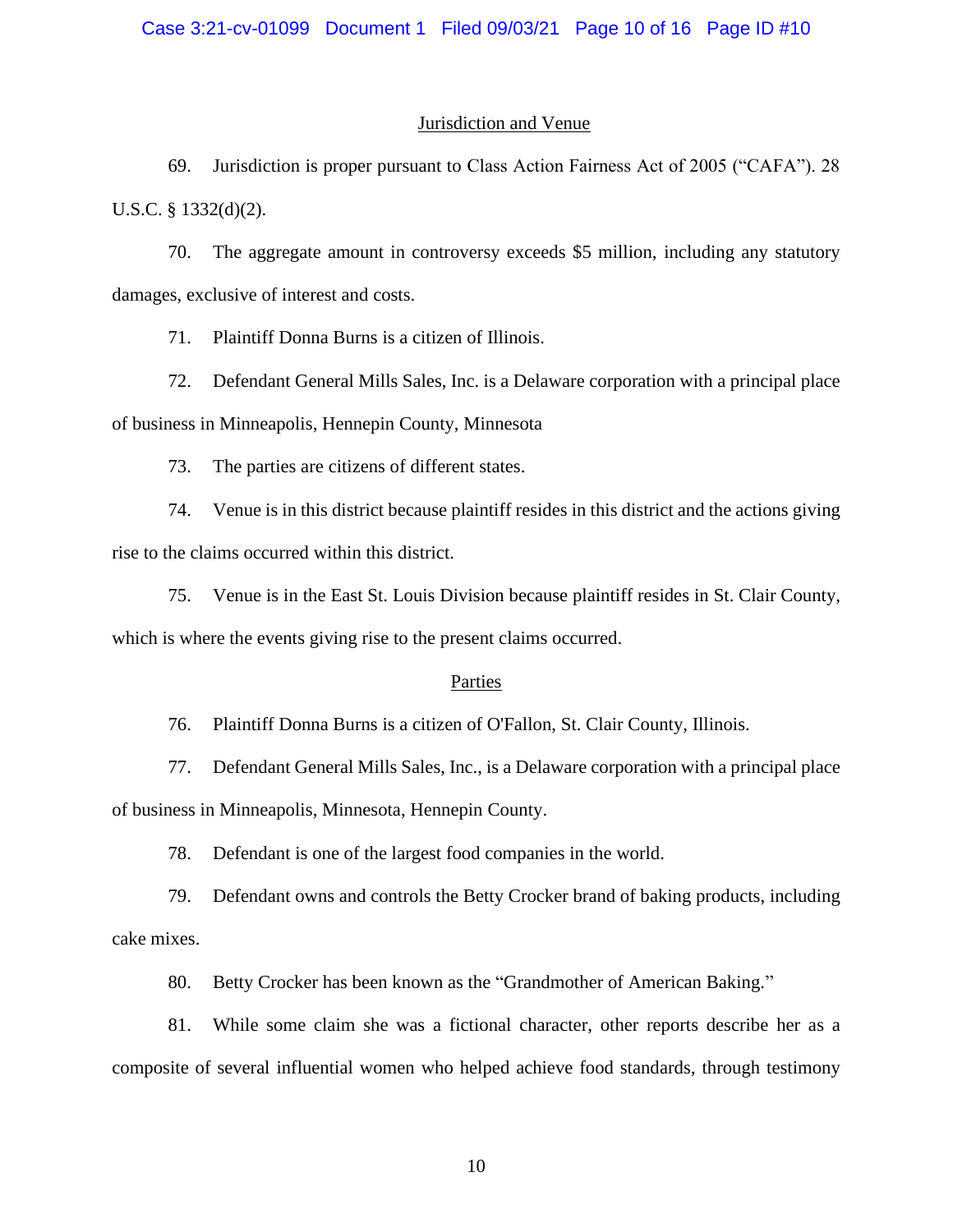### Case 3:21-cv-01099 Document 1 Filed 09/03/21 Page 11 of 16 Page ID #11

and organization before Congress, during the passage of the Food, Drug & Cosmetic Act.

82. As a result, the Betty Crocker brand has always been synonymous with quality ingredients and authenticity.

83. The Betty Crocker name is used for various baking products, because of her influence in this sphere.

84. Consumers know that "If it's good enough for Betty Crocker," it is good enough for them.

85. The Product is sold at thousands of retail locations – grocery stores, drug stores, big box stores, convenience stores, etc. – and online.

86. Plaintiff bought the Product on one or more occasions within the statute of limitations for each cause of action alleged, at stores including Walmart, 1530 W Hwy 50, O'Fallon, IL 62269, between July and August 2021, among other times.

87. Plaintiff bought the Product because she expected it would contain ingredients essential to fudge, understood by her as containing the above-identified traditional fudge ingredients.

88. Plaintiff wanted more than a "fudge taste," which she nevertheless failed to receive, due to the relatively greater amount of vegetable oil vis-à-vis any dairy fat ingredients.

89. Plaintiff did not expect cake mix described as "fudge brownie" to have no fudge ingredients.

90. Plaintiff bought the Product at or exceeding the above-referenced price.

91. Plaintiff relied on the representations identified here.

92. Plaintiff would not have purchased the Product if she knew the representations were false and misleading.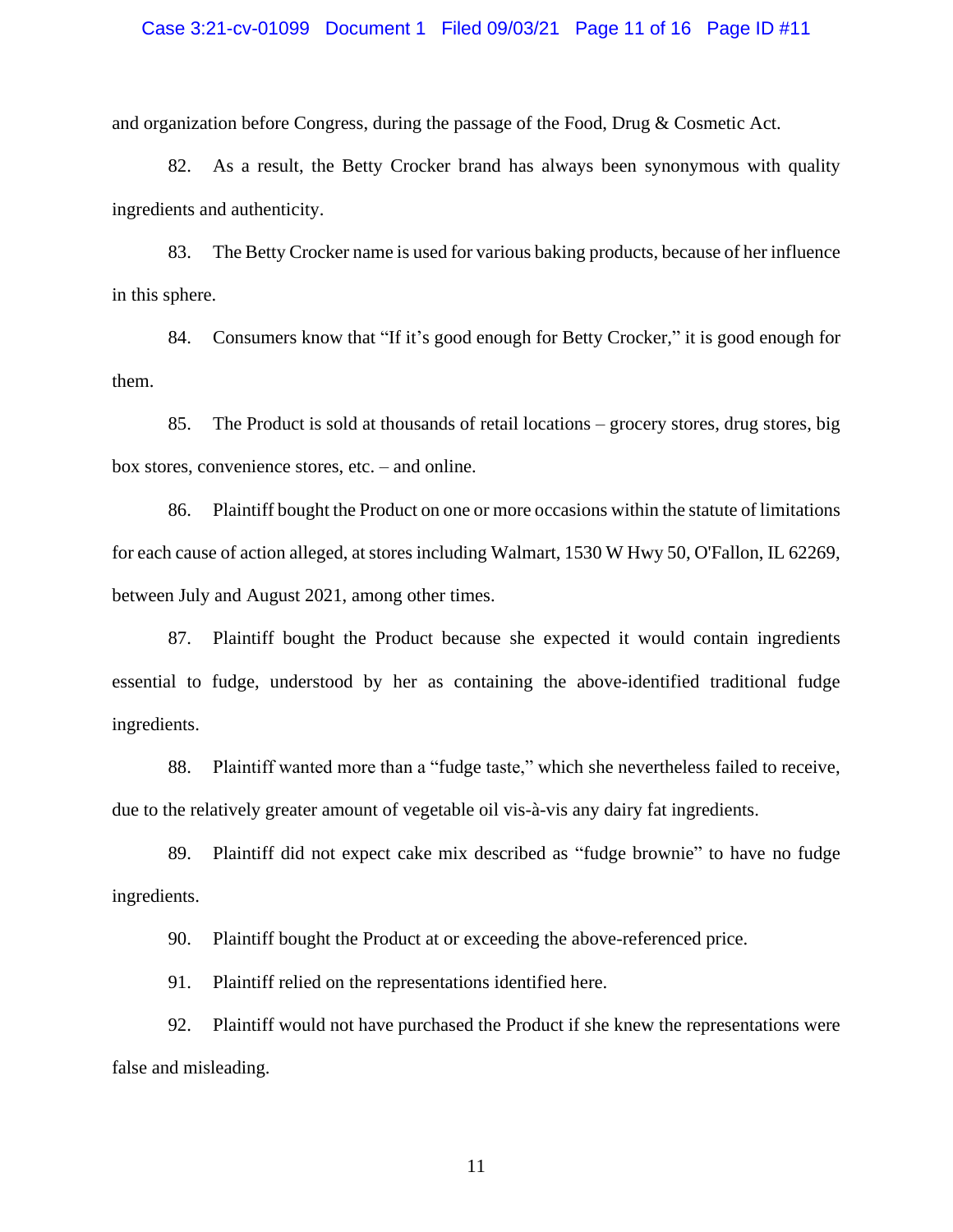## Case 3:21-cv-01099 Document 1 Filed 09/03/21 Page 12 of 16 Page ID #12

93. Plaintiff chose between Defendant's Product and other similar products which were

represented similarly, but which did not misrepresent their attributes and/or lower-priced products which did not make the claims made by Defendant.

94. The Product was worth less than what Plaintiff paid and she would not have paid as

much absent Defendant's false and misleading statements and omissions.

95. Plaintiff intends to, seeks to, and will purchase the Product again when she can do so

with the assurance that Product's representations are consistent with its composition.

## Class Allegations

96. Plaintiff seeks certification under Fed. R. Civ. P. 23(b)(2) and (b)(3) of the following

classes:

**Illinois Class:** All persons in the State of Illinois who purchased the Product during the statutes of limitations for each cause of action alleged.

**Consumer Fraud Multi-State Class:** All persons in the States of Iowa and Arkansas who purchased the Product during the statutes of limitations for each cause of action alleged.<sup>18</sup>

97. Common questions of law or fact predominate and include whether defendant's

representations were and are misleading and if plaintiff and class members are entitled to damages.

98. Plaintiff's claims and basis for relief are typical to other members because all were

subjected to the same unfair and deceptive representations and actions.

99. Plaintiff is an adequate representative because her interests do not conflict with other

members.

100. No individual inquiry is necessary since the focus is only on defendant's practices

<sup>&</sup>lt;sup>18</sup> The States in the Consumer Fraud Multi-State Class are limited to those States with similar consumer fraud laws under the facts of this case: Iowa (Consumer Fraud and Private Right of Action for Consumer Frauds Act, Iowa Code Ann. § 714.16 et seq.); Arkansas (Arkansas Deceptive Trade Practices Act, Ark. Code § 4-88-101, et. seq.).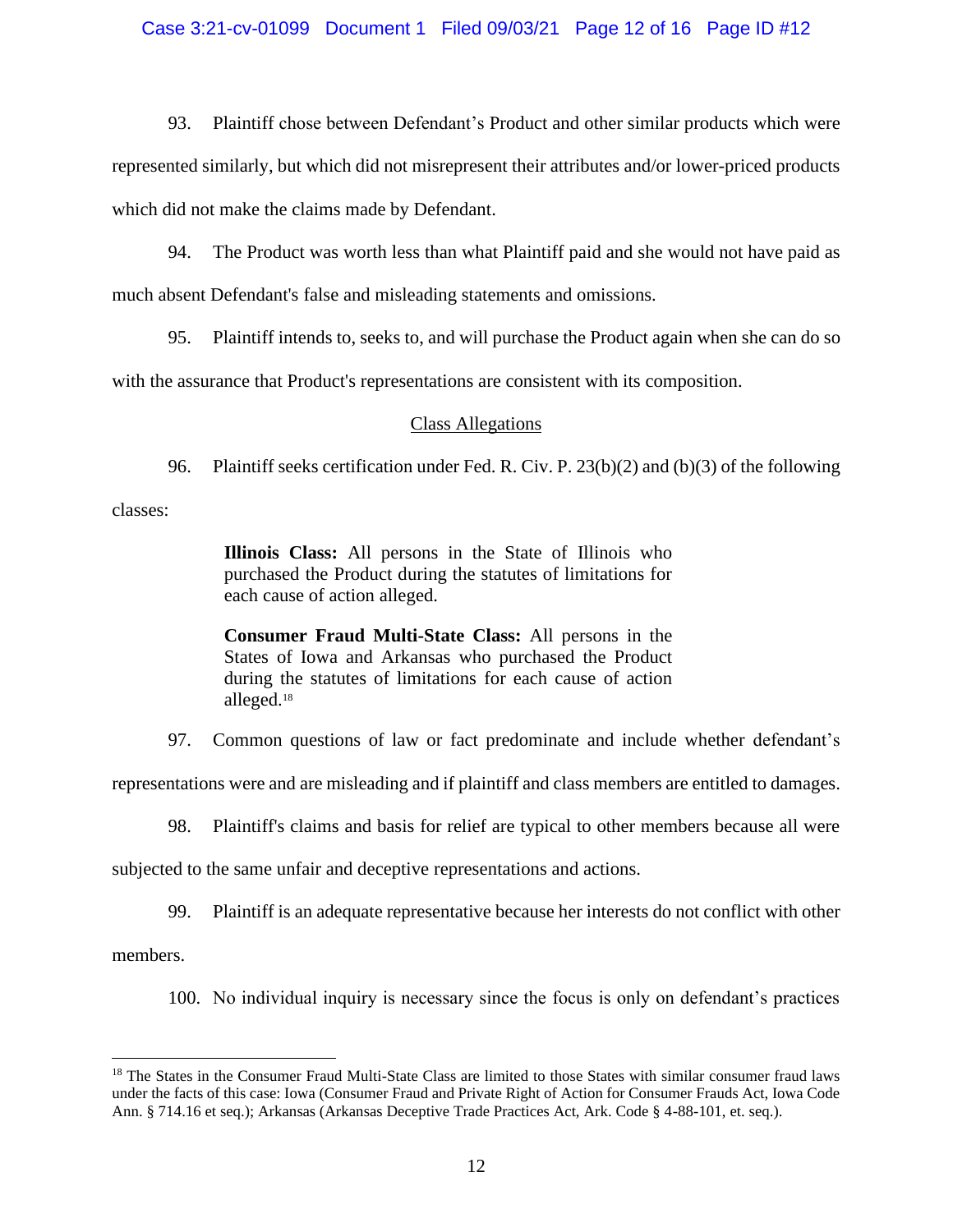## Case 3:21-cv-01099 Document 1 Filed 09/03/21 Page 13 of 16 Page ID #13

and the class is definable and ascertainable.

101. Individual actions would risk inconsistent results, be repetitive and are impractical to justify, as the claims are modest relative to the scope of the harm.

102. Plaintiff's counsel is competent and experienced in complex class action litigation and intends to protect class members' interests adequately and fairly.

103. Plaintiff seeks class-wide injunctive relief because the practices continue.

## Illinois Consumer Fraud and Deceptive Business Practices Act ("ICFA"), 815 ILCS 505/1, et seq.

## (Consumer Protection Statute)

104. Plaintiff incorporates by reference all preceding paragraphs.

105. Plaintiff and class members desired to purchase a product that contained fudge made with the expected dairy ingredients of butter and milk, in their dry form, instead of substitutes for these ingredients in the form of vegetable oils.

106. Defendant's false and deceptive representations and omissions are material in that they are likely to influence consumer purchasing decisions.

107. Defendant misrepresented the Product through statements, omissions, ambiguities, half-truths and/or actions.

108. Plaintiff relied on the representations.

109. Plaintiff and class members would not have purchased the Product or paid as much if the true facts had been known, suffering damages.

## Violation of State Consumer Fraud Acts

## (On Behalf of the Consumer Fraud Multi-State Class)

110. The Consumer Fraud Acts of the States in the Consumer Fraud Multi-State Class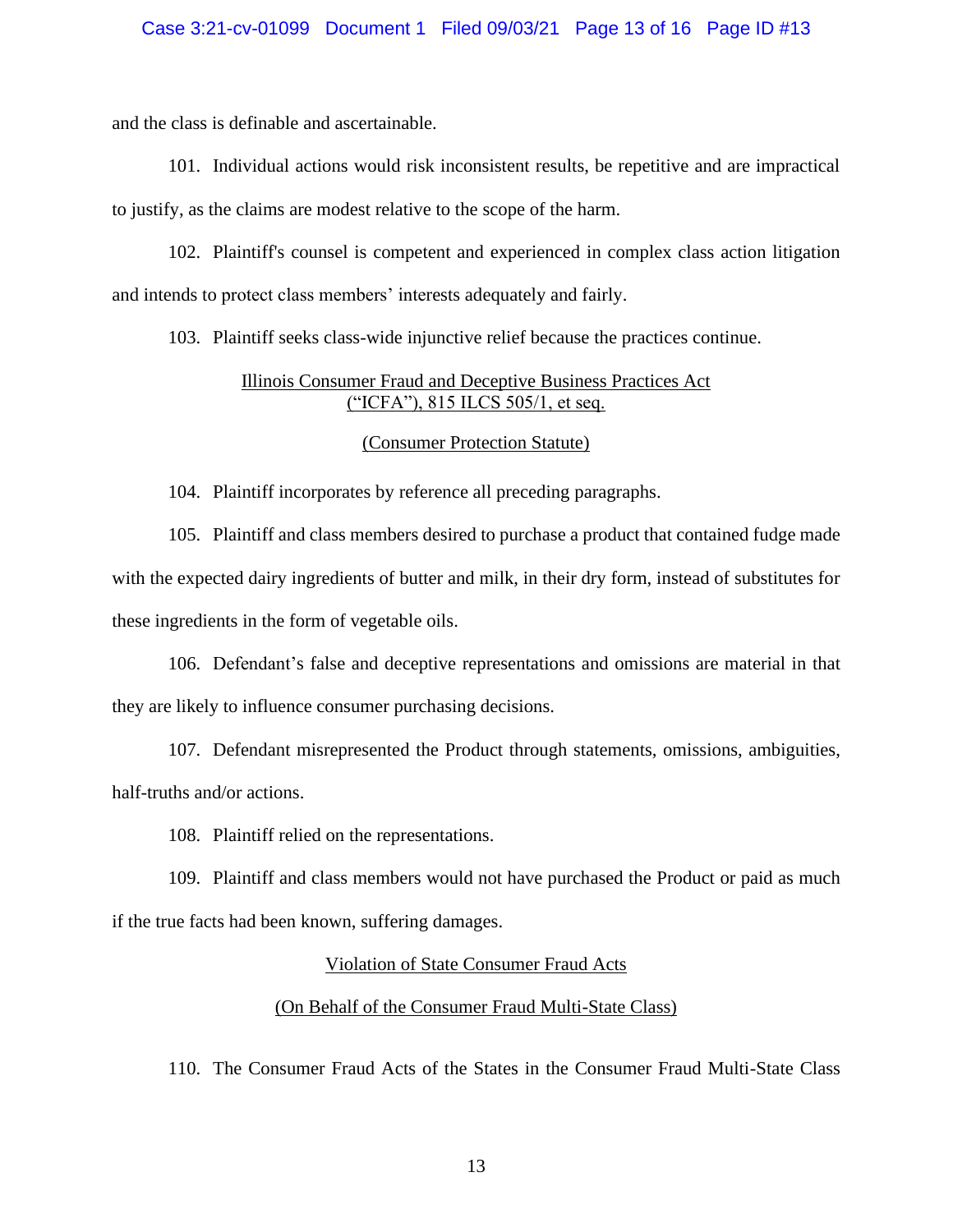## Case 3:21-cv-01099 Document 1 Filed 09/03/21 Page 14 of 16 Page ID #14

prohibit the use of unfair or deceptive business practices in the conduct of trade or commerce.

111. Defendant intended that plaintiff and each of the other members of the Consumer Fraud Multi-State Class would rely upon its deceptive conduct, and a reasonable person would in fact be misled by this deceptive conduct.

112. As a result of defendant's use or employment of artifice, unfair or deceptive acts or business practices, plaintiff, and each of the other members of the Consumer Fraud Multi-State Class, have sustained damages in an amount to be proven at trial.

113. In addition, defendant's conduct showed malice, motive, and the reckless disregard of the truth such that an award of punitive damages is appropriate.

## Breaches of Express Warranty, Implied Warranty of Merchantability and Magnuson Moss Warranty Act, 15 U.S.C. §§ 2301, *et seq*.

114. The Product was manufactured, labeled, and sold by defendant and expressly and impliedly warranted to plaintiff and class members that it contained fudge made with the expected dairy ingredients of butter and milk, in their dry form, instead of substitutes for these ingredients in the form of vegetable oils.

115. Defendant had a duty to disclose and/or provide non-deceptive descriptions and marketing of the Product.

116. This duty is based on Defendant's outsized role in the market for this type of Product.

117. Plaintiff provided or will provide notice to defendant, its agents, representatives, retailers, and their employees.

118. Defendant received notice and should have been aware of these issues due to complaints by regulators, competitors, and consumers, to its main offices.

119. The Product did not conform to its affirmations of fact and promises due to defendant's actions and were not merchantable because they were not fit to pass in the trade as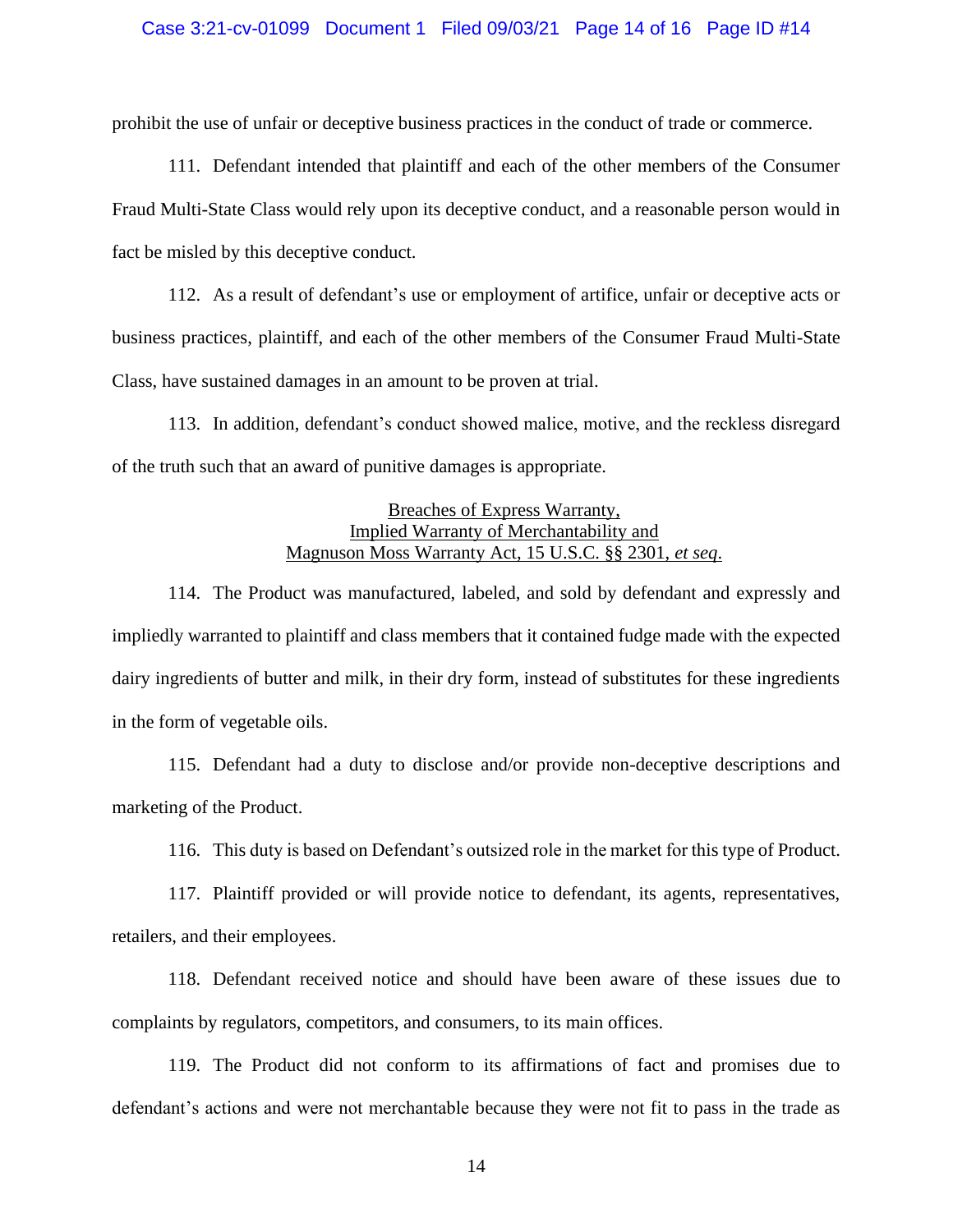advertised.

120. Plaintiff and class members would not have purchased the Product or paid as much if the true facts had been known, suffering damages.

## Negligent Misrepresentation

121. Defendant had a duty to truthfully represent the Product, which it breached.

122. This duty is based on defendant's position, holding itself out as having special knowledge and experience this area, as custodian of the Betty Crocker brand.

123. The representations took advantage of consumers' cognitive shortcuts made at the point-of-sale and their trust in defendant, a nationally recognized and trusted brand.

124. Plaintiff and class members reasonably and justifiably relied on these negligent misrepresentations and omissions, which served to induce and did induce, their purchase of the Product.

125. Plaintiff and class members would not have purchased the Product or paid as much if the true facts had been known, suffering damages.

#### Fraud

126. Defendant misrepresented and/or omitted the attributes and qualities of the Product, that it contained fudge made with the expected dairy ingredients of butter and milk, in their dry form, instead of substitutes for these ingredients in the form of vegetable oils

127. Defendant's fraudulent intent is evinced by its knowledge that the Product was not consistent with its representations.

#### Unjust Enrichment

128. Defendant obtained benefits and monies because the Product was not as represented and expected, to the detriment and impoverishment of plaintiff and class members, who seek restitution and disgorgement of inequitably obtained profits.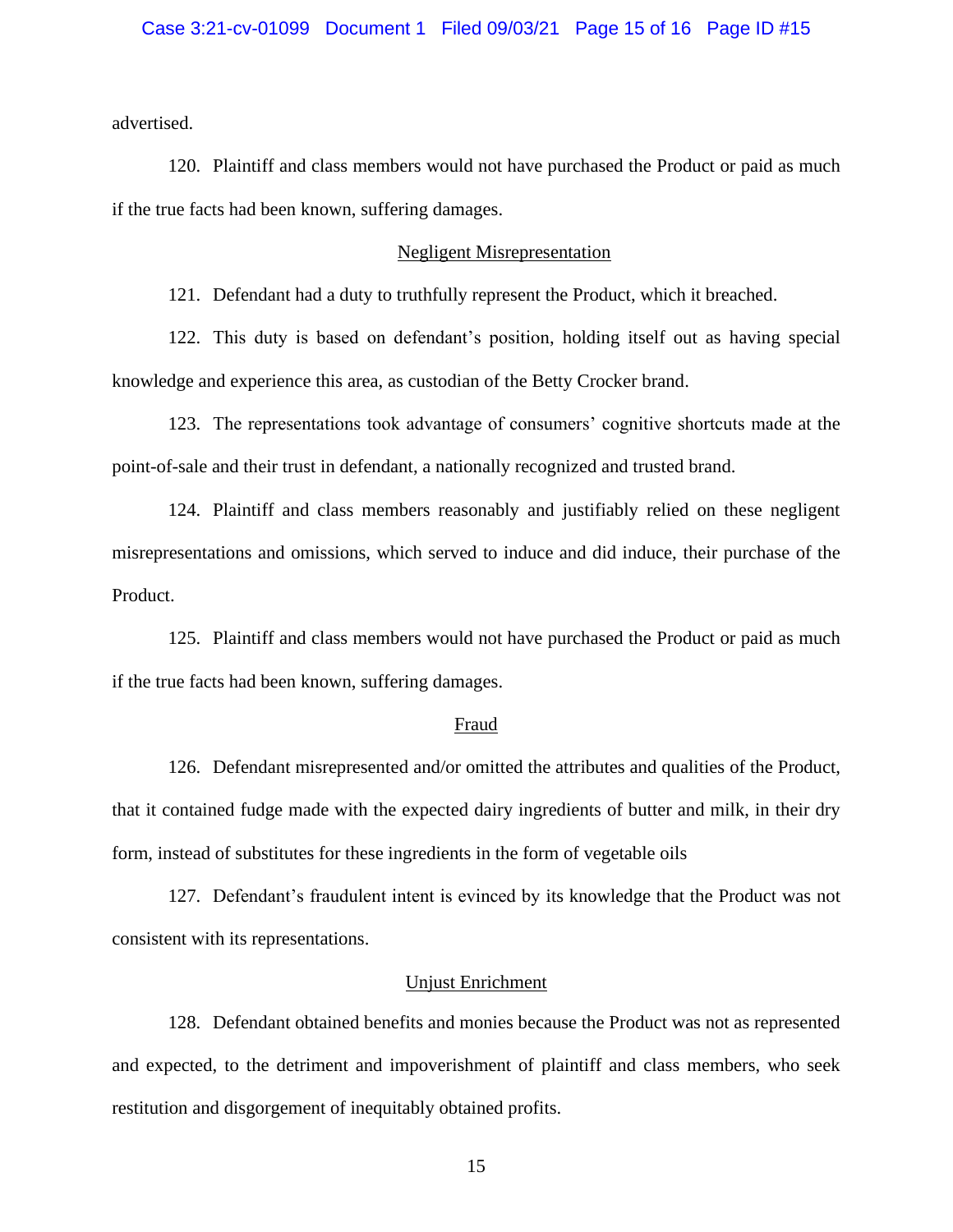## Jury Demand and Prayer for Relief

Plaintiff demands a jury trial on all issues.

**WHEREFORE**, Plaintiff prays for judgment:

- 1. Declaring this a proper class action, certifying plaintiff as representative and the undersigned as counsel for the class;
- 2. Entering preliminary and permanent injunctive relief by directing defendant to correct the challenged practices to comply with the law;
- 3. Injunctive relief to remove, correct and/or refrain from the challenged practices and representations, and restitution and disgorgement for members of the class pursuant to the applicable laws;
- 4. Awarding monetary damages, statutory and/or punitive damages pursuant to any statutory claims and interest pursuant to the common law and other statutory claims;
- 5. Awarding costs and expenses, including reasonable fees for plaintiff's attorneys and experts; and
- 6. Other and further relief as the Court deems just and proper.
- Dated: September 4, 2021

Respectfully submitted,

Sheehan & Associates, P.C. /s/Spencer Sheehan 60 Cuttermill Rd Ste 409 Great Neck NY 11021 Tel: (516) 268-7080 spencer@spencersheehan.com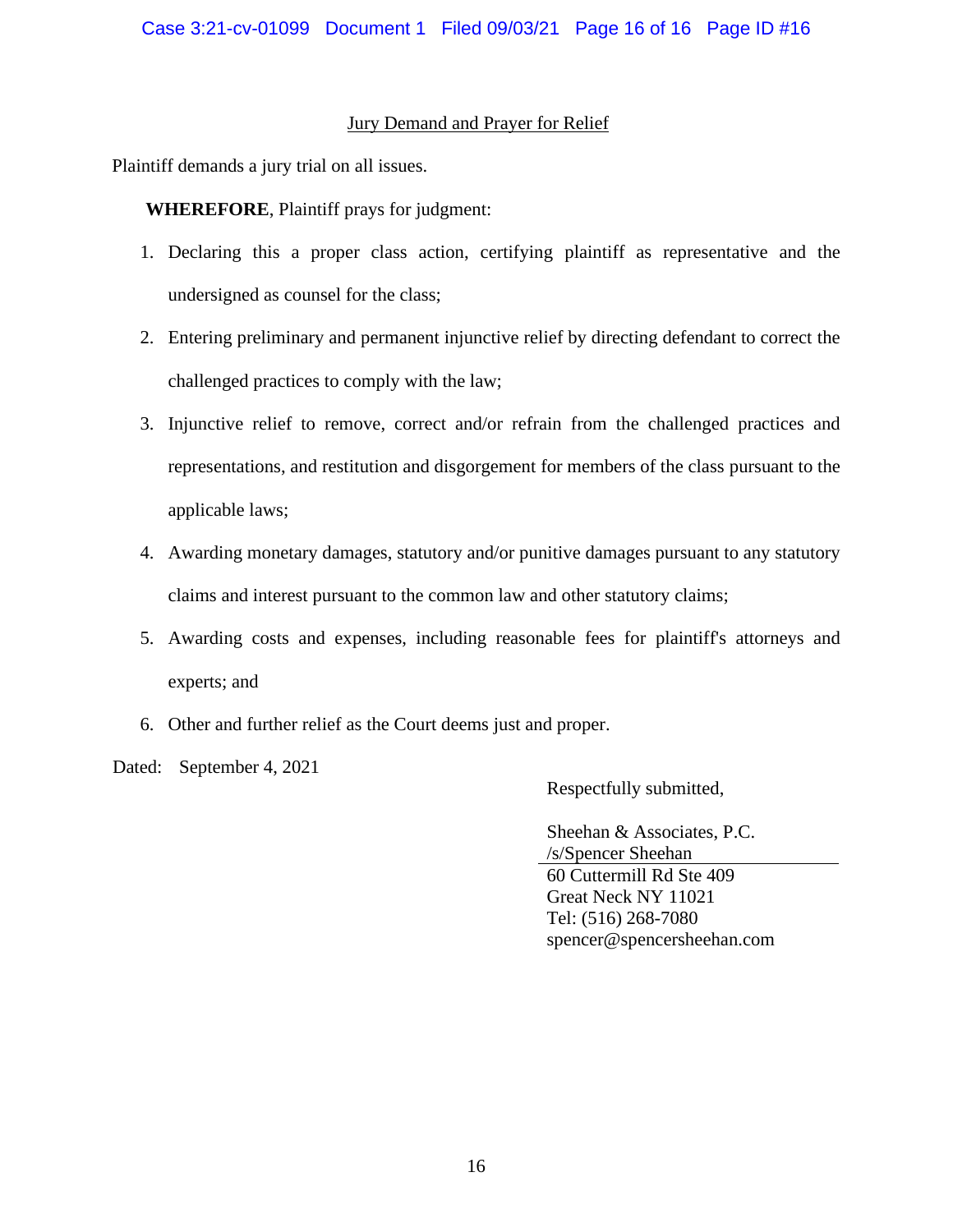## 1S 44 (Rev. 04/21) Case 3:21-cv-01099 Document **COVER SHEET** Page 1 of 1 Page ID #17

The JS 44 civil cover sheet and the information contained herein neither replace nor supplement the filing and service of pleadings or other papers as required by law, except as provided by local rules of court. This form, approved by the Judicial Conference of the United States in September 1974, is required for the use of the Clerk of Court for the purpose of initiating the civil docket sheet. *(SEE INSTRUCTIONS ON NEXT PAGE OF THIS FORM.)*

| r ---r ---- --- ----------<br>I. (a) PLAINTIFFS<br>Donna Burns, individually and on behalf of all others<br>similarly situated                                                                                                                                                                                                                                                                                                                                                                                                                                                                                                                                                               |                                                                                                                                                                                                                                                                                                                                                                                                                                                                                                                                                                                                                                                                                          |                                                                                                                                                                                                                                                                                                                                                                                                                                                                                                                                                                                                                                                                                                                                                              | <b>DEFENDANTS</b><br>General Mills Sales, Inc.                                                                                                                                                                                                                                                                                                                                                                        |                                                                                                                                                                                                                                                                                                                                                                                                                                                                                                                                                                            |                                                                                                                                                                                                                                                                                                                                                                                                                                                                                                                                                                                                                                                                                                                                                     |  |  |  |
|----------------------------------------------------------------------------------------------------------------------------------------------------------------------------------------------------------------------------------------------------------------------------------------------------------------------------------------------------------------------------------------------------------------------------------------------------------------------------------------------------------------------------------------------------------------------------------------------------------------------------------------------------------------------------------------------|------------------------------------------------------------------------------------------------------------------------------------------------------------------------------------------------------------------------------------------------------------------------------------------------------------------------------------------------------------------------------------------------------------------------------------------------------------------------------------------------------------------------------------------------------------------------------------------------------------------------------------------------------------------------------------------|--------------------------------------------------------------------------------------------------------------------------------------------------------------------------------------------------------------------------------------------------------------------------------------------------------------------------------------------------------------------------------------------------------------------------------------------------------------------------------------------------------------------------------------------------------------------------------------------------------------------------------------------------------------------------------------------------------------------------------------------------------------|-----------------------------------------------------------------------------------------------------------------------------------------------------------------------------------------------------------------------------------------------------------------------------------------------------------------------------------------------------------------------------------------------------------------------|----------------------------------------------------------------------------------------------------------------------------------------------------------------------------------------------------------------------------------------------------------------------------------------------------------------------------------------------------------------------------------------------------------------------------------------------------------------------------------------------------------------------------------------------------------------------------|-----------------------------------------------------------------------------------------------------------------------------------------------------------------------------------------------------------------------------------------------------------------------------------------------------------------------------------------------------------------------------------------------------------------------------------------------------------------------------------------------------------------------------------------------------------------------------------------------------------------------------------------------------------------------------------------------------------------------------------------------------|--|--|--|
| (b) County of Residence of First Listed Plaintiff<br>St. Clair<br>(EXCEPT IN U.S. PLAINTIFF CASES)                                                                                                                                                                                                                                                                                                                                                                                                                                                                                                                                                                                           |                                                                                                                                                                                                                                                                                                                                                                                                                                                                                                                                                                                                                                                                                          |                                                                                                                                                                                                                                                                                                                                                                                                                                                                                                                                                                                                                                                                                                                                                              | NOTE:                                                                                                                                                                                                                                                                                                                                                                                                                 | County of Residence of First Listed Defendant<br>(IN U.S. PLAINTIFF CASES ONLY)<br>IN LAND CONDEMNATION CASES, USE THE LOCATION OF THE TRACT OF LAND INVOLVED.                                                                                                                                                                                                                                                                                                                                                                                                             |                                                                                                                                                                                                                                                                                                                                                                                                                                                                                                                                                                                                                                                                                                                                                     |  |  |  |
| (c) Attorneys (Firm Name, Address, and Telephone Number)<br>Sheehan & Associates, P.C., 60 Cuttermill Rd Ste 409 Great Neck NY<br>11021-3104 (516) 268-7080                                                                                                                                                                                                                                                                                                                                                                                                                                                                                                                                  |                                                                                                                                                                                                                                                                                                                                                                                                                                                                                                                                                                                                                                                                                          |                                                                                                                                                                                                                                                                                                                                                                                                                                                                                                                                                                                                                                                                                                                                                              | Attorneys (If Known)                                                                                                                                                                                                                                                                                                                                                                                                  |                                                                                                                                                                                                                                                                                                                                                                                                                                                                                                                                                                            |                                                                                                                                                                                                                                                                                                                                                                                                                                                                                                                                                                                                                                                                                                                                                     |  |  |  |
| <b>II. BASIS OF JURISDICTION</b> (Place an "X" in One Box Only)                                                                                                                                                                                                                                                                                                                                                                                                                                                                                                                                                                                                                              |                                                                                                                                                                                                                                                                                                                                                                                                                                                                                                                                                                                                                                                                                          |                                                                                                                                                                                                                                                                                                                                                                                                                                                                                                                                                                                                                                                                                                                                                              |                                                                                                                                                                                                                                                                                                                                                                                                                       |                                                                                                                                                                                                                                                                                                                                                                                                                                                                                                                                                                            | <b>III. CITIZENSHIP OF PRINCIPAL PARTIES</b> (Place an "X" in One Box for Plaintiff                                                                                                                                                                                                                                                                                                                                                                                                                                                                                                                                                                                                                                                                 |  |  |  |
| $\Box$ 1 U.S. Government<br>$\Box$ 3 Federal Question<br>Plaintiff<br>(U.S. Government Not a Party)                                                                                                                                                                                                                                                                                                                                                                                                                                                                                                                                                                                          |                                                                                                                                                                                                                                                                                                                                                                                                                                                                                                                                                                                                                                                                                          |                                                                                                                                                                                                                                                                                                                                                                                                                                                                                                                                                                                                                                                                                                                                                              | (For Diversity Cases Only)<br>Citizen of This State<br>☑ 1                                                                                                                                                                                                                                                                                                                                                            | <b>DEF</b><br>PTF<br>□<br>1 Incorporated or Principal Place<br>of Business In This State                                                                                                                                                                                                                                                                                                                                                                                                                                                                                   | and One Box for Defendant)<br>PTF<br>DEF<br>$\Box$ 4<br>$\Box$ 4                                                                                                                                                                                                                                                                                                                                                                                                                                                                                                                                                                                                                                                                                    |  |  |  |
| $\Box$ 2 U.S. Government<br>Defendant                                                                                                                                                                                                                                                                                                                                                                                                                                                                                                                                                                                                                                                        | Diversity<br>☑ 4                                                                                                                                                                                                                                                                                                                                                                                                                                                                                                                                                                                                                                                                         | (Indicate Citizenship of Parties in Item III)                                                                                                                                                                                                                                                                                                                                                                                                                                                                                                                                                                                                                                                                                                                | <b>Citizen of Another State</b><br>$\Box$ 2                                                                                                                                                                                                                                                                                                                                                                           | 2 Incorporated and Principal Place<br>□<br>of Business In Another State                                                                                                                                                                                                                                                                                                                                                                                                                                                                                                    | ☑ 5<br>$\Box$ 5                                                                                                                                                                                                                                                                                                                                                                                                                                                                                                                                                                                                                                                                                                                                     |  |  |  |
|                                                                                                                                                                                                                                                                                                                                                                                                                                                                                                                                                                                                                                                                                              |                                                                                                                                                                                                                                                                                                                                                                                                                                                                                                                                                                                                                                                                                          |                                                                                                                                                                                                                                                                                                                                                                                                                                                                                                                                                                                                                                                                                                                                                              | Citizen or Subject of a<br>$\Box$ 3<br>Foreign Country                                                                                                                                                                                                                                                                                                                                                                | $\Box$ 3 Foreign Nation                                                                                                                                                                                                                                                                                                                                                                                                                                                                                                                                                    | $\square$ 6<br>$\Box$ 6                                                                                                                                                                                                                                                                                                                                                                                                                                                                                                                                                                                                                                                                                                                             |  |  |  |
| <b>IV. NATURE OF SUIT</b> (Place an "X" in One Box Only)                                                                                                                                                                                                                                                                                                                                                                                                                                                                                                                                                                                                                                     |                                                                                                                                                                                                                                                                                                                                                                                                                                                                                                                                                                                                                                                                                          |                                                                                                                                                                                                                                                                                                                                                                                                                                                                                                                                                                                                                                                                                                                                                              |                                                                                                                                                                                                                                                                                                                                                                                                                       | Click here for: Nature of Suit Code Descriptions.                                                                                                                                                                                                                                                                                                                                                                                                                                                                                                                          |                                                                                                                                                                                                                                                                                                                                                                                                                                                                                                                                                                                                                                                                                                                                                     |  |  |  |
| <b>CONTRACT</b><br>$\Box$ 110 Insurance                                                                                                                                                                                                                                                                                                                                                                                                                                                                                                                                                                                                                                                      | PERSONAL INJURY                                                                                                                                                                                                                                                                                                                                                                                                                                                                                                                                                                                                                                                                          | <b>TORTS</b><br>PERSONAL INJURY                                                                                                                                                                                                                                                                                                                                                                                                                                                                                                                                                                                                                                                                                                                              | <b>FORFEITURE/PENALTY</b><br>$\Box$ 625 Drug Related Seizure                                                                                                                                                                                                                                                                                                                                                          | <b>BANKRUPTCY</b><br>□<br>422 Appeal 28 USC 158                                                                                                                                                                                                                                                                                                                                                                                                                                                                                                                            | <b>OTHER STATUTES</b><br>□<br>375 False Claims Act                                                                                                                                                                                                                                                                                                                                                                                                                                                                                                                                                                                                                                                                                                  |  |  |  |
| $\Box$ 120 Marine<br>$\Box$ 130 Miller Act<br>$\Box$ 140 Negotiable Instrument<br>$\Box$ 150 Recovery of Overpayment<br>& Enforcement of Judgment<br>$\Box$ 151 Medicare Act<br>$\Box$ 152 Recovery of Defaulted<br><b>Student Loans</b><br>(Excludes Veterans)<br>$\Box$ 153 Recovery of Overpayment<br>of Veteran's Benefits<br>$\Box$ 160 Stockholders' Suits<br>$\Box$ 190 Other Contract<br>$\Box$ 195 Contract Product Liability<br>$\Box$ 196 Franchise<br><b>REAL PROPERTY</b><br>$\Box$ 210 Land Condemnation<br>$\Box$ 220 Foreclosure<br>$\Box$ 230 Rent Lease & Ejectment<br>$\Box$ 240 Torts to Land<br>$\Box$ 245 Tort Product Liability<br>$\Box$ 290 All Other Real Property | $\Box$ 310 Airplane<br>$\Box$ 315 Airplane Product<br>Liability<br>$\Box$ 320 Assault, Libel &<br>Slander<br>$\Box$ 330 Federal Employers'<br>Liability<br>$\square$ 340 Marine<br>$\Box$ 345 Marine Product<br>Liability<br>$\square$ 350 Motor Vehicle<br>$\square$ 355 Motor Vehicle<br><b>Product Liability</b><br>$\Box$ 360 Other Personal<br>Injury<br>$\Box$ 362 Personal Injury -<br>Medical Malpractice<br><b>CIVIL RIGHTS</b><br>$\Box$ 440 Other Civil Rights<br>$\Box$ 441 Voting<br>$\Box$ 442 Employment<br>$\Box$ 443 Housing/<br>Accommodations<br>$\square$ 445 Amer. w/Disabilities-<br>Employment<br>$\square$ 446 Amer. w/Disabilities-<br>Other<br>□ 448 Education | $\Box$ 365 Personal Injury -<br><b>Product Liability</b><br>$\Box$ 367 Health Care/<br>Pharmaceutical<br>Personal Injury<br><b>Product Liability</b><br>$\Box$ 368 Asbestos Personal<br><b>Injury Product</b><br>Liability<br>PERSONAL PROPERTY<br>☑ 370 Other Fraud<br>$\Box$ 371 Truth in Lending<br>$\Box$ 380 Other Personal<br>Property Damage<br>$\Box$ 385 Property Damage<br><b>Product Liability</b><br>PRISONER PETITIONS<br><b>Habeas Corpus:</b><br>$\Box$ 463 Alien Detainee<br>$\Box$ 510 Motions to Vacate<br>Sentence<br>$\square$ 530 General<br>$\Box$ 535 Death Penalty<br>Other:<br>$\Box$ 540 Mandamus & Other<br>$\Box$ 550 Civil Rights<br>$\Box$ 555 Prison Condition<br>$\Box$ 560 Civil Detainee -<br>Conditions of<br>Confinement | of Property 21 USC 881<br>$\Box$ 690 Other<br><b>LABOR</b><br>□ 710 Fair Labor Standards<br>Act<br>$\Box$ 720 Labor/Management<br>Relations<br>□ 740 Railway Labor Act<br>□ 751 Family and Medical<br>Leave Act<br>$\Box$ 790 Other Labor Litigation<br>□ 791 Employee Retirement<br>Income Security Act<br><b>IMMIGRATION</b><br>$\Box$ 462 Naturalization Application<br>$\square$ 465 Other Immigration<br>Actions | 423 Withdrawal<br>□<br>28 USC 157<br><b>INTELLECTUAL</b><br><b>PROPERTY RIGHTS</b><br>$\Box$ 820 Copyrights<br>□<br>830 Patent<br>□<br>835 Patent-Abbreviated<br>New Drug Application<br>□<br>840 Trademark<br>□<br>880 Defend Trade Secrets<br>Act of 2016<br><b>SOCIAL SECURITY</b><br>$\Box$<br>861 HIA (1395ff)<br>□<br>862 Black Lung (923)<br>$\Box$<br>863 DIWC/DIWW (405(g))<br>$\Box$<br>864 SSID Title XVI<br>□<br>865 RSI (405(g))<br><b>FEDERAL TAX S UITS</b><br>$\Box$ 870 Taxes (U.S. Plaintiff<br>or Defendant)<br>⊐<br>871 IRS-Third Party<br>26 USC 7609 | $\Box$ 376 Qui Tam (31 USC<br>3729(a)<br>400 State Reapportionment<br>┚<br>□<br>410 Antitrust<br>□<br>430 Banks and Banking<br>□<br>450 Commerce<br>□<br>460 Deportation<br>□ 470 Racketeer Influenced and<br><b>Corrupt Organizations</b><br>480 Consumer Credit<br>$(15$ USC 1681 or 1692)<br>$\Box$ 485 Telephone Consumer<br>Protection Act<br>□ 490 Cable/Sat TV<br>□ 850 Securities/Commodities/<br>Exchange<br>□ 890 Other Statutory Actions<br>$\Box$ 891 Agricultural Acts<br>$\Box$ 893 Environmental Matters<br>$\Box$ 895 Freedom of Information<br>Act<br>$\Box$ 896 Arbitration<br>□<br>899 Administrative Procedure<br>Act/Review or Appeal of<br><b>Agency Decision</b><br>$\Box$ 950 Constitutionality of<br><b>State Statutes</b> |  |  |  |
| V. ORIGIN (Place an "X" in One Box Only)<br>$\boxtimes$ 1 Original<br>Proceeding                                                                                                                                                                                                                                                                                                                                                                                                                                                                                                                                                                                                             | $\Box$ 2 Removed from<br>$\Box$ 3<br><b>State Court</b>                                                                                                                                                                                                                                                                                                                                                                                                                                                                                                                                                                                                                                  | Remanded from<br><b>Appellate Court</b>                                                                                                                                                                                                                                                                                                                                                                                                                                                                                                                                                                                                                                                                                                                      | $\Box$ 5 Transferred from<br>$\Box$ 4 Reinstated or<br>Reopened<br>(specify)                                                                                                                                                                                                                                                                                                                                          | $\Box$ 6 Multidistrict<br>Another District<br>Litigation -<br>Transfer                                                                                                                                                                                                                                                                                                                                                                                                                                                                                                     | $\Box$ 8 Multidistrict<br>Litigation -<br>Direct File                                                                                                                                                                                                                                                                                                                                                                                                                                                                                                                                                                                                                                                                                               |  |  |  |
| VI. CAUSE OF ACTION                                                                                                                                                                                                                                                                                                                                                                                                                                                                                                                                                                                                                                                                          | 28 U.S.C. § 1332<br>Brief description of cause:<br>false advertising                                                                                                                                                                                                                                                                                                                                                                                                                                                                                                                                                                                                                     |                                                                                                                                                                                                                                                                                                                                                                                                                                                                                                                                                                                                                                                                                                                                                              | Cite the U.S. Civil Statute under which you are filing (Do not cite jurisdictional statutes unless diversity):                                                                                                                                                                                                                                                                                                        |                                                                                                                                                                                                                                                                                                                                                                                                                                                                                                                                                                            |                                                                                                                                                                                                                                                                                                                                                                                                                                                                                                                                                                                                                                                                                                                                                     |  |  |  |
| VII. REQUESTED IN<br><b>COMPLAINT:</b>                                                                                                                                                                                                                                                                                                                                                                                                                                                                                                                                                                                                                                                       | ☑<br>UNDER RULE 23, F.R.Cv.P.                                                                                                                                                                                                                                                                                                                                                                                                                                                                                                                                                                                                                                                            | CHECK IF THIS IS A CLASS ACTION                                                                                                                                                                                                                                                                                                                                                                                                                                                                                                                                                                                                                                                                                                                              | <b>DEMAND \$</b><br>5,000,000                                                                                                                                                                                                                                                                                                                                                                                         | <b>JURY DEMAND:</b>                                                                                                                                                                                                                                                                                                                                                                                                                                                                                                                                                        | CHECK YES only if demanded in complaint:<br>$\boxtimes$ Yes<br>$\square$ No                                                                                                                                                                                                                                                                                                                                                                                                                                                                                                                                                                                                                                                                         |  |  |  |
| VIII. RELATED CASE(S)<br>IF ANY                                                                                                                                                                                                                                                                                                                                                                                                                                                                                                                                                                                                                                                              | (See instructions):                                                                                                                                                                                                                                                                                                                                                                                                                                                                                                                                                                                                                                                                      |                                                                                                                                                                                                                                                                                                                                                                                                                                                                                                                                                                                                                                                                                                                                                              |                                                                                                                                                                                                                                                                                                                                                                                                                       |                                                                                                                                                                                                                                                                                                                                                                                                                                                                                                                                                                            |                                                                                                                                                                                                                                                                                                                                                                                                                                                                                                                                                                                                                                                                                                                                                     |  |  |  |
|                                                                                                                                                                                                                                                                                                                                                                                                                                                                                                                                                                                                                                                                                              |                                                                                                                                                                                                                                                                                                                                                                                                                                                                                                                                                                                                                                                                                          | <b>JUDGE</b><br>SIGNATURE OF ATTORNEY OF RECORD                                                                                                                                                                                                                                                                                                                                                                                                                                                                                                                                                                                                                                                                                                              |                                                                                                                                                                                                                                                                                                                                                                                                                       | DOCKET NUMBER                                                                                                                                                                                                                                                                                                                                                                                                                                                                                                                                                              |                                                                                                                                                                                                                                                                                                                                                                                                                                                                                                                                                                                                                                                                                                                                                     |  |  |  |
| <b>DATE</b><br>September 4, 2021                                                                                                                                                                                                                                                                                                                                                                                                                                                                                                                                                                                                                                                             |                                                                                                                                                                                                                                                                                                                                                                                                                                                                                                                                                                                                                                                                                          |                                                                                                                                                                                                                                                                                                                                                                                                                                                                                                                                                                                                                                                                                                                                                              |                                                                                                                                                                                                                                                                                                                                                                                                                       | /s/Spencer Sheehan                                                                                                                                                                                                                                                                                                                                                                                                                                                                                                                                                         |                                                                                                                                                                                                                                                                                                                                                                                                                                                                                                                                                                                                                                                                                                                                                     |  |  |  |
| FOR OFFICE USE ONLY                                                                                                                                                                                                                                                                                                                                                                                                                                                                                                                                                                                                                                                                          |                                                                                                                                                                                                                                                                                                                                                                                                                                                                                                                                                                                                                                                                                          |                                                                                                                                                                                                                                                                                                                                                                                                                                                                                                                                                                                                                                                                                                                                                              |                                                                                                                                                                                                                                                                                                                                                                                                                       |                                                                                                                                                                                                                                                                                                                                                                                                                                                                                                                                                                            |                                                                                                                                                                                                                                                                                                                                                                                                                                                                                                                                                                                                                                                                                                                                                     |  |  |  |
| <b>RECEIPT#</b>                                                                                                                                                                                                                                                                                                                                                                                                                                                                                                                                                                                                                                                                              | <b>AMOUNT</b>                                                                                                                                                                                                                                                                                                                                                                                                                                                                                                                                                                                                                                                                            | <b>APPLYING IFP</b>                                                                                                                                                                                                                                                                                                                                                                                                                                                                                                                                                                                                                                                                                                                                          | <b>JUDGE</b>                                                                                                                                                                                                                                                                                                                                                                                                          | MAG. JUDGE                                                                                                                                                                                                                                                                                                                                                                                                                                                                                                                                                                 |                                                                                                                                                                                                                                                                                                                                                                                                                                                                                                                                                                                                                                                                                                                                                     |  |  |  |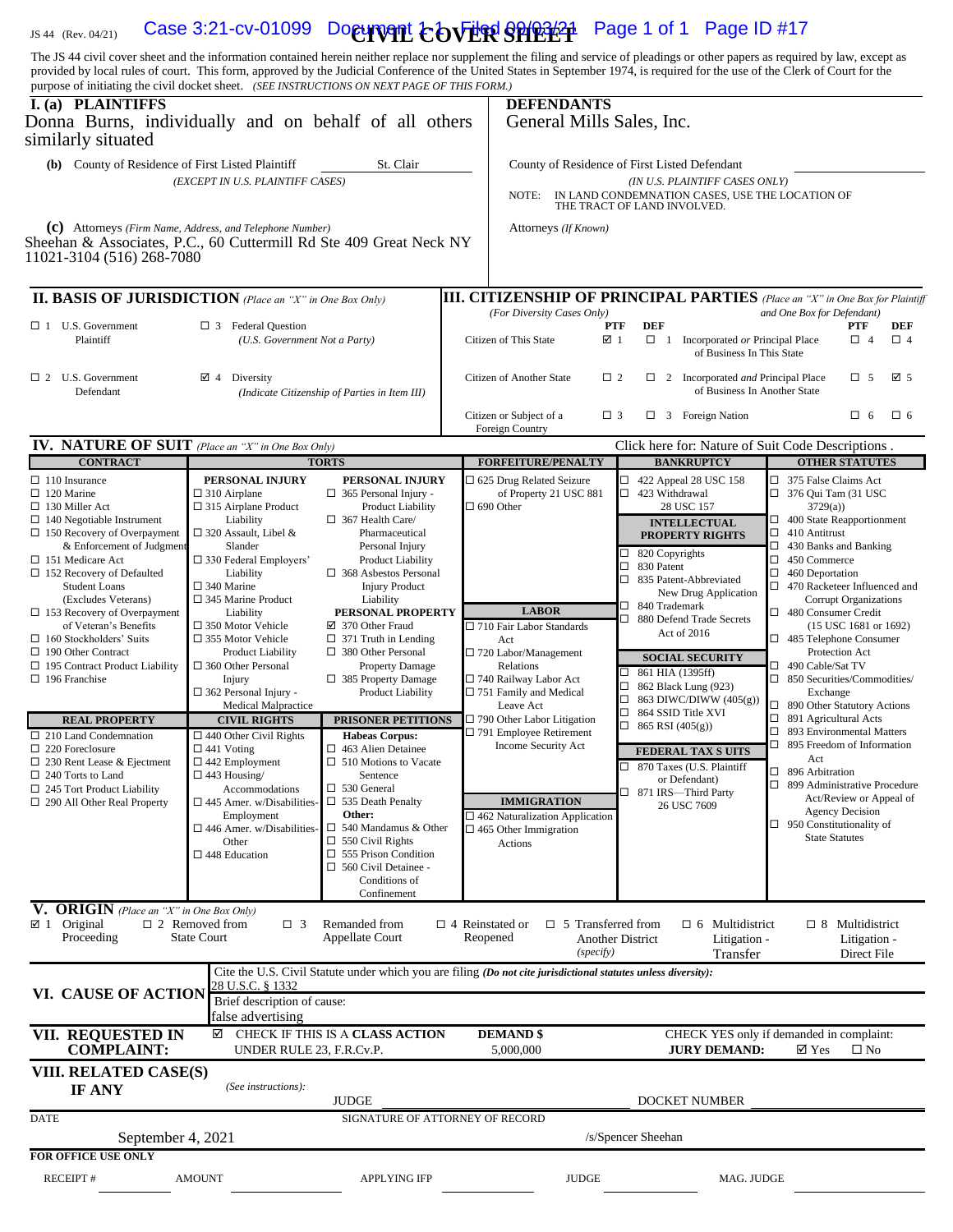AO 440 (Rev. 06/12) Summons in a Civil Action

# UNITED STATES DISTRICT COURT

for the

Southern District of Illinois

) ) ) ) ) ) ) ) ) ) ) )

Donna Burns, individually and on behalf of all others similarly situated,

 *Plaintiff(s)*

v.  $\overline{C}$  Civil Action No. 3:21-cv-01099

General Mills Sales, Inc.,

 *Defendant(s)*

## **SUMMONS IN A CIVIL ACTION**

To: *(Defendant's name and address)* General Mills Sales, Inc.

c/o National Registered Agents, Inc. 1209 N Orange St Wilmington DE 19801-1120

A lawsuit has been filed against you.

Within 21 days after service of this summons on you (not counting the day you received it) — or 60 days if you are the United States or a United States agency, or an officer or employee of the United States described in Fed. R. Civ. P. 12 (a)(2) or  $(3)$  — you must serve on the plaintiff an answer to the attached complaint or a motion under Rule 12 of the Federal Rules of Civil Procedure. The answer or motion must be served on the plaintiff or plaintiff's attorney, whose name and address are: Sheehan & Associates, P.C., 60 Cuttermill Rd Ste 409 Great Neck NY 11021-3104 (516) 268-7080

If you fail to respond, judgment by default will be entered against you for the relief demanded in the complaint. You also must file your answer or motion with the court.

*CLERK OF COURT*

Date:

 *Signature of Clerk or Deputy Clerk*